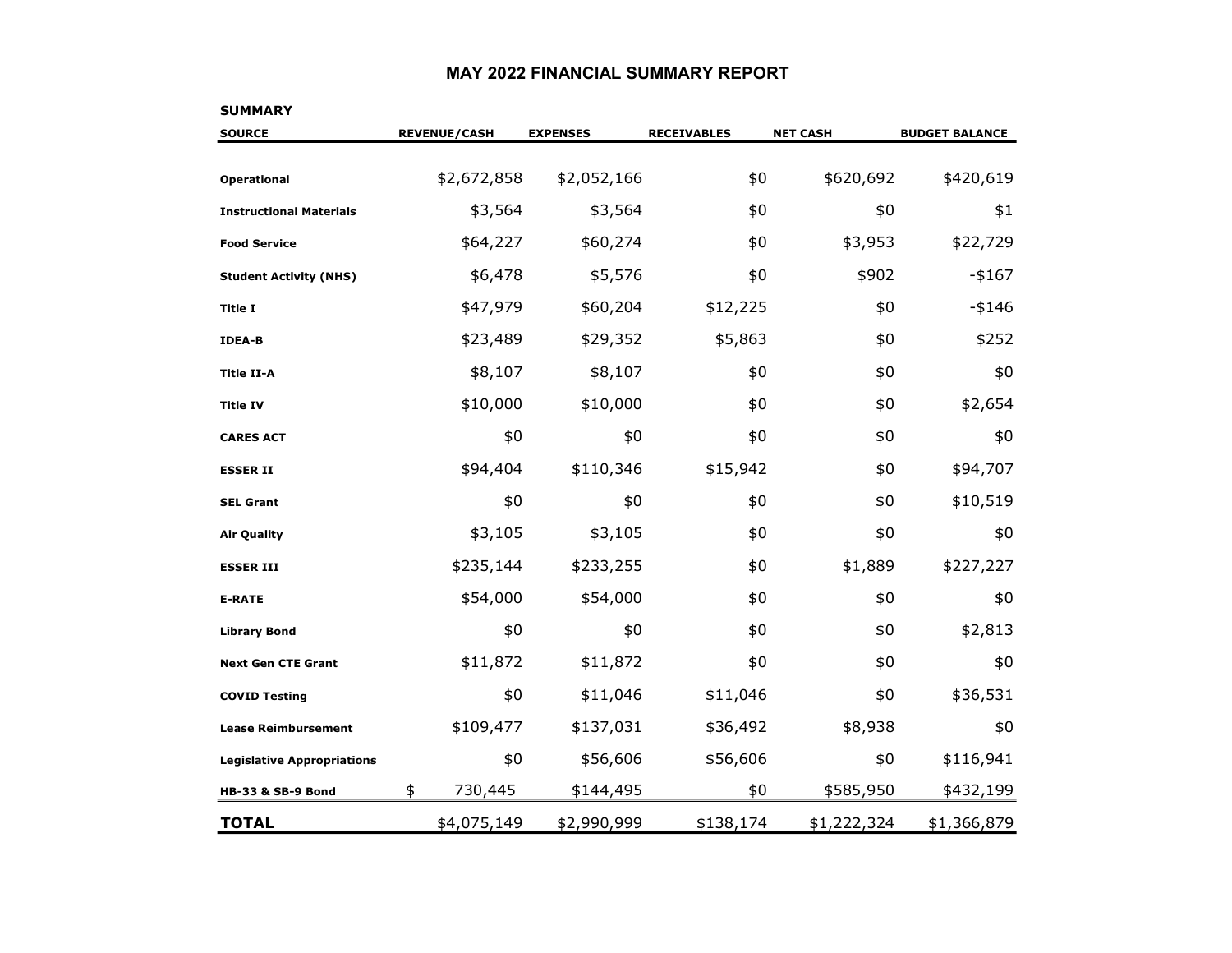| <b>Account Code</b>               | <b>Description</b>                      | <b>Actual (Date Range)</b> | <b>Budget (YTD)</b> |          | Actual (YTD) |      | Encumbrance (YTD) |      | Available (YTD) |
|-----------------------------------|-----------------------------------------|----------------------------|---------------------|----------|--------------|------|-------------------|------|-----------------|
|                                   |                                         |                            |                     |          |              |      |                   |      |                 |
| 11000-1000-51100-0000-501001-1612 | Instruction-Salaries Expense            | \$<br>634.51               | \$<br>13,000.00 \$  |          | 5,575.16 \$  |      |                   | \$   | 7,424.84        |
| 11000-1000-51100-1010-501001-1411 | <b>Instruction-Salaries Expense</b>     | \$<br>36.280.18            | \$<br>450,977.00    | - \$     | 363.942.73   | - \$ | 75,807.01         | \$   | 11,227.26       |
| 11000-1000-51100-2000-501001-1412 | Instruction-Salaries Expense            | \$<br>11,550.16            | \$<br>157,846.00 \$ |          | 133.872.03   | -\$  | 23,973.29         | \$   | 0.68            |
| 11000-1000-51100-3000-501001-1415 | <b>Instruction-Salaries Expense</b>     | \$<br>14,739.60            | \$<br>178,202.00 \$ |          | 147,396.00   | \$   | 30,805.82 \$      |      | 0.18            |
| 11000-1000-51100-4020-501001-1411 | Instruction-Salaries Expense            | \$<br>4.451.16 \$          | 53,815.00 \$        |          | 44,511.60    | -\$  | 9,303.01          | \$   | 0.39            |
| 11000-1000-51300-1010-501001-1411 | Instruction-Additional Compensation     | \$<br>933.82               | \$<br>10,456.00 \$  |          | 8,763.70     | -\$  | 1,807.12 \$       |      | (114.82)        |
| 11000-1000-51300-1010-501001-1621 | Instruction-Additional Compensation     | \$                         | \$<br>3,500.00 \$   |          | 1,750.00     | \$   | 1,750.00          | -\$  |                 |
| 11000-1000-51300-2000-501001-1412 | Instruction-Additional Compensation     | \$<br>604.16               | \$<br>8,730.00 \$   |          | 6,521.60     | \$   | 1,208.40          | \$   | 1,000.00        |
| 11000-1000-51300-3000-501001-1415 | Instruction-Additional Compensation     | \$                         | \$<br>2,500.00 \$   |          | 1,500.00     | -\$  | 500.00            | \$   | 500.00          |
| 11000-1000-51300-9000-501001-1621 | Instruction-Additional Compensation     | \$<br>612.00               | \$<br>500.00 \$     |          | 990.00       | \$   | 34.84             | \$   | (524.84)        |
| 11000-1000-52111-0000-501001-1612 | Instruction-Educational Retirement      | \$                         | \$<br>1,000.00 \$   |          | 6.82         | \$   |                   | \$   | 993.18          |
| 11000-1000-52111-1010-501001-1411 | Instruction-Educational Retirement      | \$<br>5,637.93             | \$<br>69,805.00     | \$       | 56,465.07    | \$   | 11,744.95         | -\$  | 1.594.98        |
| 11000-1000-52111-1010-501001-1621 | Instruction-Educational Retirement      | \$                         | \$<br>1,000.00 \$   |          | 265.12 \$    |      | 265.13            | \$   | 469.75          |
| 11000-1000-52111-2000-501001-1412 | Instruction-Educational Retirement      | \$<br>1,841.38             | \$<br>25,253.00     | - \$     | 21,269.66    | \$   | 3,844.46          | \$   | 138.88          |
| 11000-1000-52111-3000-501001-1415 | Instruction-Educational Retirement      | \$<br>2,233.04             | \$<br>27,347.00 \$  |          | 22,557.65 \$ |      | 4,742.81          | -\$  | 46.54           |
| 11000-1000-52111-4020-501001-1411 | Instruction-Educational Retirement      | \$<br>674.36               | \$<br>8,193.00 \$   |          | 6,743.60     | -\$  | 1,409.42          | -\$  | 39.98           |
| 11000-1000-52111-9000-501001-1621 | Instruction-Educational Retirement      | \$<br>92.72                | \$<br>100.00 \$     |          | 149.99       | \$   | 5.30              | \$   | (55.29)         |
| 11000-1000-52112-0000-501001-1612 | Instruction-ERA - Retiree Health        | \$                         | \$<br>200.00        | -\$      | 0.90         | -\$  |                   | \$   | 199.10          |
| 11000-1000-52112-1010-501001-1411 | Instruction-ERA - Retiree Health        | \$<br>744.19               | \$<br>9,215.00      | \$       | 7,453.33     | \$   | 1,550.41          | \$   | 211.26          |
| 11000-1000-52112-1010-501001-1621 | Instruction-ERA - Retiree Health        | \$                         | \$<br>130.00        | \$       | 35.00        | \$   | 35.00             | \$   | 60.00           |
| 11000-1000-52112-2000-501001-1412 | Instruction-ERA - Retiree Health        | \$<br>243.08               | \$<br>3,394.00 \$   |          | 2,807.80     | \$   | 507.56            | \$   | 78.64           |
| 11000-1000-52112-3000-501001-1415 | Instruction-ERA - Retiree Health        | \$<br>294.80               | \$<br>3,713.00      | \$       | 2,978.00     | \$   | 626.11            | \$   | 108.89          |
| 11000-1000-52112-4020-501001-1411 | Instruction-ERA - Retiree Health        | \$<br>89.02                | \$<br>1,119.00      | \$       | 890.20       | \$   | 186.05            | \$   | 42.75           |
| 11000-1000-52112-9000-501001-1621 | Instruction-ERA - Retiree Health        | \$<br>12.24                | \$<br>25.00 \$      |          | 19.80        | \$   | 0.69              | \$   | 4.51            |
| 11000-1000-52210-0000-501001-1612 | Instruction-FICA Payments               | \$<br>39.34                | \$<br>600.00        | - \$     | 345.64       | \$   |                   | \$   | 254.36          |
| 11000-1000-52210-1010-501001-1411 | Instruction-FICA Payments               | \$<br>2,203.44             | \$<br>27,149.00     | \$       | 22,009.63    | \$   | 4,651.98          | \$   | 487.39          |
| 11000-1000-52210-1010-501001-1621 | Instruction-FICA Payments               | \$                         | \$<br>346.00 \$     |          | 95.42 \$     |      | 98.02             | - \$ | 152.56          |
| 11000-1000-52210-2000-501001-1412 | Instruction-FICA Payments               | \$<br>732.44               | \$<br>10,005.00 \$  |          | 8,436.20     | \$   | 1,541.80          | -\$  | 27.00           |
| 11000-1000-52210-3000-501001-1415 | Instruction-FICA Payments               | \$<br>840.14               | \$<br>10,475.00 \$  |          | 8,489.30     | \$   | 1,842.25          | \$   | 143.45          |
| 11000-1000-52210-4020-501001-1411 | Instruction-FICA Payments               | \$<br>222.36               | \$<br>2,804.00 \$   |          | 2,226.50     | \$   | 506.07            | \$   | 71.43           |
| 11000-1000-52210-9000-501001-1621 | Instruction-FICA Payments               | \$<br>37.94                | \$<br>40.00 \$      |          | 60.76        | \$   | 2.10              | \$   | (22.86)         |
| 11000-1000-52220-0000-501001-1612 | Instruction-Medicare Payments           | \$<br>9.20                 | \$<br>150.00 \$     |          | 80.83        | \$   |                   | \$   | 69.17           |
| 11000-1000-52220-1010-501001-1411 | Instruction-Medicare Payments           | \$<br>515 32               | \$<br>6,350.00 \$   |          | 5,147.45 \$  |      | 1,087.93          | \$   | 114.62          |
| 11000-1000-52220-1010-501001-1621 | Instruction-Medicare Payments           | \$                         | \$<br>85.00         | <b>S</b> | 22.32        | \$   | 22.92             | \$   | 39.76           |
| 11000-1000-52220-2000-501001-1412 | Instruction-Medicare Payments           | \$<br>171.28               | \$<br>2,367.00      | \$       | 1,972.85     | \$   | 360.54            | \$   | 33.61           |
| 11000-1000-52220-3000-501001-1415 | Instruction-Medicare Payments           | \$<br>196.48               | \$<br>2.584.00      | \$       | 1,985.37 \$  |      | 430.84            | \$   | 167.79          |
| 11000-1000-52220-4020-501001-1411 | Instruction-Medicare Payments           | \$<br>52.00                | \$<br>967.00        | \$       | 520.68       | \$   | 118.34            | \$   | 327.98          |
| 11000-1000-52220-9000-501001-1621 | Instruction-Medicare Payments           | \$<br>8.87                 | \$<br>10.00         | \$       | 14.21        | \$   | 0.51              | \$   | (4.72)          |
| 11000-1000-52311-0000-501001-1612 | Instruction-Health and Medical Premiums | \$                         | \$<br>100.00        | \$       |              | \$   |                   | \$   | 100.00          |
| 11000-1000-52311-1010-501001-1411 | Instruction-Health and Medical Premiums | \$<br>2,308.46             | \$<br>28,294.00     | \$       | 22,579.47    | \$   | 4,616.92          | \$   | 1,097.61        |
| 11000-1000-52311-2000-501001-1412 | Instruction-Health and Medical Premiums | \$<br>387.66               | \$<br>5,915.00 \$   |          | 5,139.02     | \$   | 775.32 \$         |      | 0.66            |
| 11000-1000-52311-3000-501001-1415 | Instruction-Health and Medical Premiums | \$<br>1,648.92             | \$<br>19,694.00 \$  |          | 16,395.88    | \$   | 3,297.88          | \$   | 0.24            |
| 11000-1000-52311-4020-501001-1411 | Instruction-Health and Medical Premiums | \$<br>1,237.06 \$          | 14,775.00 \$        |          | 12,300.58 \$ |      | 2.474.12 \$       |      | 0.30            |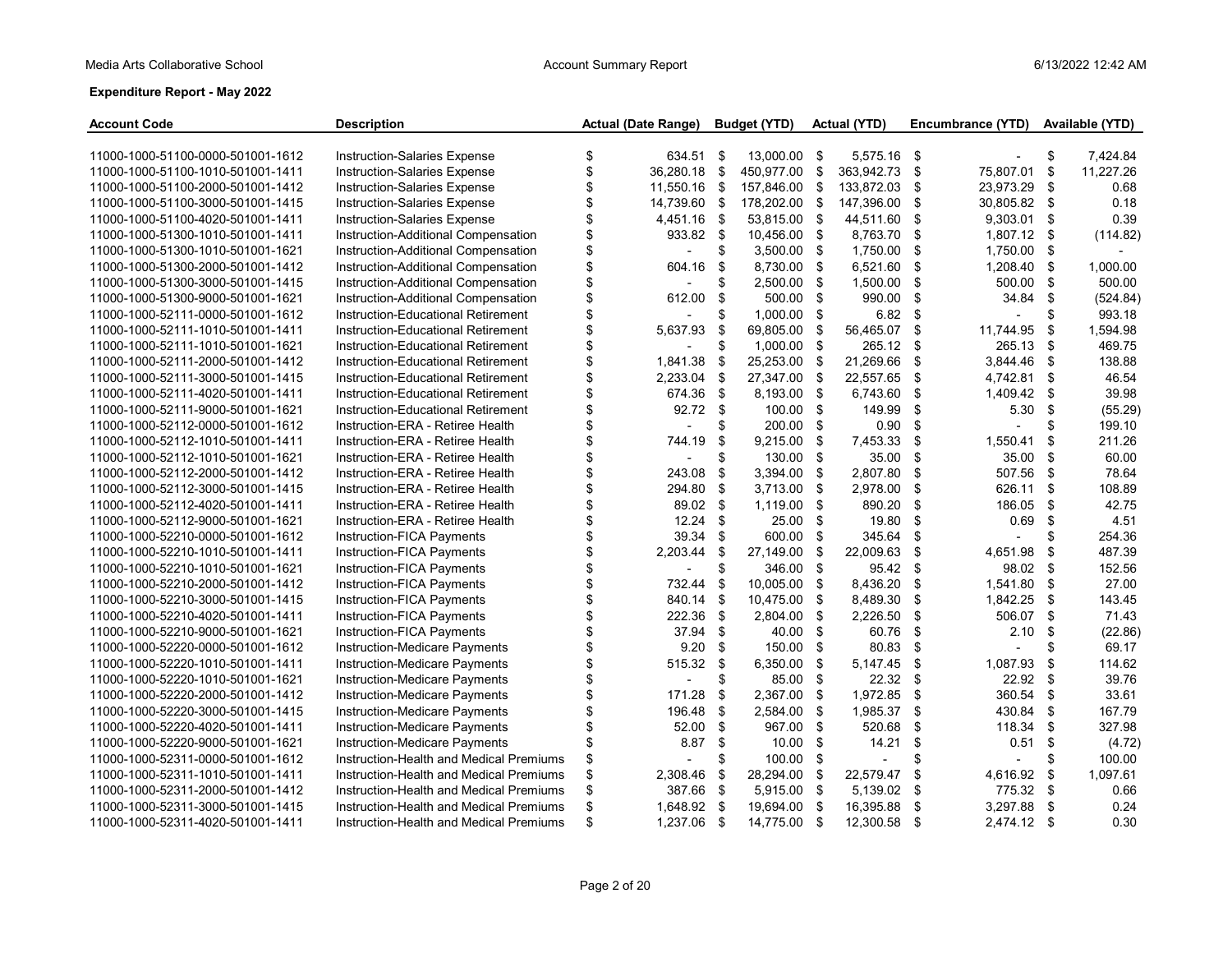| <b>Account Code</b>                                | <b>Description</b>                                |     | <b>Actual (Date Range)</b> | <b>Budget (YTD)</b>                        |      | <b>Actual (YTD)</b>      |     | Encumbrance (YTD) |      | <b>Available (YTD)</b> |
|----------------------------------------------------|---------------------------------------------------|-----|----------------------------|--------------------------------------------|------|--------------------------|-----|-------------------|------|------------------------|
| 11000-1000-52312-0000-501001-1612                  | Instruction-Life                                  | \$  |                            | \$<br>25.00 \$                             |      |                          | \$  |                   | \$   | 25.00                  |
| 11000-1000-52312-1010-501001-1411                  | Instruction-Life                                  | \$  | 39.58                      | \$<br>468.00 \$                            |      | 380.09                   | \$  | 79.16             | \$   | 8.75                   |
| 11000-1000-52312-2000-501001-1412                  | Instruction-Life                                  | \$  | 11.80                      | \$<br>159.00                               | \$   | 135.46                   | -\$ | 21.63             | \$   | 1.91                   |
| 11000-1000-52312-3000-501001-1415                  | Instruction-Life                                  | \$  | 15.12                      | \$<br>182.00 \$                            |      | 151.20                   | \$  | 30.24             | \$   | 0.56                   |
| 11000-1000-52312-4020-501001-1411                  | Instruction-Life                                  | \$  | 5.26                       | \$<br>64.00                                | \$   | 52.60                    | \$  | 10.52             | -\$  | 0.88                   |
| 11000-1000-52313-0000-501001-1612                  | Instruction-Dental                                | \$  |                            | \$<br>60.00 \$                             |      | $\overline{\phantom{a}}$ | \$  | $\overline{a}$    | \$   | 60.00                  |
| 11000-1000-52313-1010-501001-1411                  | <b>Instruction-Dental</b>                         | \$  | 112.66                     | \$<br>1,745.00 \$                          |      | 1,298.84                 | \$  | 225.32            | \$   | 220.84                 |
| 11000-1000-52313-2000-501001-1412                  | Instruction-Dental                                | \$  | 44.84                      | \$<br>595.00 \$                            |      | 505.26                   | \$  | 83.51             | \$   | 6.23                   |
| 11000-1000-52313-3000-501001-1415                  | <b>Instruction-Dental</b>                         | \$  | 49.82                      | \$<br>598.00 \$                            |      | 498.20                   | \$  | 99.64             | \$   | 0.16                   |
| 11000-1000-52313-4020-501001-1411                  | <b>Instruction-Dental</b>                         | \$  | 51.32                      | \$<br>616.00 \$                            |      | 513.20                   | \$  | 102.64            | \$   | 0.16                   |
| 11000-1000-52314-0000-501001-1612                  | Instruction-Vision                                | \$  |                            | \$<br>$13.00$ \$                           |      |                          | \$  |                   | \$   | 13.00                  |
| 11000-1000-52314-1010-501001-1411                  | Instruction-Vision                                | \$  | 22.24                      | \$<br>299.00 \$                            |      | 229.89                   | \$  | 44.48             | \$   | 24.63                  |
| 11000-1000-52314-2000-501001-1412                  | Instruction-Vision                                | \$  | 6.74                       | \$<br>94.00 \$                             |      | 79.85                    | \$  | 13.48             | \$   | 0.67                   |
| 11000-1000-52314-3000-501001-1415                  | Instruction-Vision                                | \$  | 7.52                       | \$<br>91.00 \$                             |      | 75.20                    | \$  | 15.04             | -\$  | 0.76                   |
| 11000-1000-52314-4020-501001-1411                  | Instruction-Vision                                | \$  | 8.48                       | \$<br>102.00 \$                            |      | 84.80                    | -\$ | 16.96             | -\$  | 0.24                   |
| 11000-1000-52315-1010-501001-1411                  | Instruction-Disability                            |     | 61.60                      | \$<br>953.00 \$                            |      | 714.62 \$                |     | 123.40            | \$   | 114.98                 |
| 11000-1000-52315-2000-501001-1412                  | Instruction-Disability                            | \$  | 5.56                       | \$<br>67.00 \$                             |      | 55.04                    | \$  | 11.12             | \$   | 0.84                   |
| 11000-1000-52315-4020-501001-1411                  | Instruction-Disability                            | \$  |                            | \$<br>258.00 \$                            |      |                          | \$  |                   | \$   | 258.00                 |
| 11000-1000-52500-0000-501001-0000                  | Instruction-Unemployment Compensation             |     |                            | \$<br>2,000.00                             | -\$  | 1,252.38                 | \$  |                   | \$   | 747.62                 |
| 11000-1000-52710-0000-501001-0000                  | Instruction-Workers Compensation Premium \$       |     |                            | \$<br>18,835.00                            | \$   | 18,835.00                | \$  |                   | \$   | $ \,$                  |
| 11000-1000-52720-0000-501001-1612                  | Instruction-Workers Compensation Employe \$       |     |                            | \$<br>5.00 <sup>5</sup>                    |      | 9.20                     | \$  |                   | \$   | (4.20)                 |
| 11000-1000-52720-1010-501001-1411                  | Instruction-Workers Compensation Employe \$       |     |                            | \$<br>70.00 \$                             |      | 49.60                    | \$  | 16.44             | \$   | 3.96                   |
| 11000-1000-52720-1010-501001-1621                  | Instruction-Workers Compensation Employe \$       |     |                            | \$<br>1.00                                 | \$   | $\blacksquare$           | \$  | 0.45              | \$   | 0.55                   |
| 11000-1000-52720-2000-501001-1412                  | Instruction-Workers Compensation Employe \$       |     |                            | \$<br>35.00                                | \$   | 17.41                    | \$  | 4.84              | \$   | 12.75                  |
| 11000-1000-52720-3000-501001-1415                  | Instruction-Workers Compensation Employe \$       |     |                            | \$<br>28.00                                | \$   | 19.83                    | \$  | 6.11              | \$   | 2.06                   |
| 11000-1000-52720-4020-501001-1411                  | Instruction-Workers Compensation Employe \$       |     |                            | \$<br>10.00                                | \$   | 6.90                     | \$  | 2.10              | \$   | 1.00                   |
| 11000-1000-52720-9000-501001-1621                  | Instruction-Workers Compensation Employe \$       |     |                            | \$<br>1.00                                 | \$   | 0.15                     | \$  |                   | \$   | 0.85                   |
| 11000-1000-53330-1010-501001-0000                  | Instruction-Professional Development              | \$  |                            | \$<br>2,000.00                             | \$   | $\overline{\phantom{a}}$ | \$  |                   | \$   | 2,000.00               |
| 11000-1000-53330-4020-501001-0000                  | Instruction-Professional Development              | \$  |                            | \$<br>2,000.00                             | \$   |                          | \$  |                   | \$   | 2,000.00               |
| 11000-1000-55817-1010-501001-0000                  | Instruction-Student Travel                        | \$  | 80.00                      | \$<br>1,500.00 \$                          |      | 335.00                   | \$  |                   | \$   | 1,165.00               |
| 11000-1000-55819-1010-501001-0000                  | Instruction-Employee Travel - Teachers            | \$  |                            | \$<br>1,000.00 \$                          |      |                          |     |                   | \$   | 1,000.00               |
| 11000-1000-55915-1010-501001-0000                  | <b>Instruction-Other Contract Services</b>        | \$  | 2,696.88                   | \$<br>118,695.00                           | \$   | 24,271.92                | \$  | 2,728.08          | \$   | 91,695.00              |
| 11000-1000-55915-9000-501001-0000                  | <b>Instruction-Other Contract Services</b>        | \$  |                            | \$<br>1,000.00 \$                          |      |                          | \$  |                   | S    | 1,000.00               |
| 11000-1000-56110-1010-501001-0000                  | Instruction-Instructional Materials - Dual Cre \$ |     |                            | \$<br>12,000.00 \$                         |      |                          | \$  |                   | \$   | 12,000.00              |
| 11000-1000-56112-1010-501001-0000                  | Instruction-Other Textbooks                       | \$  |                            | \$<br>48,600.00                            | - \$ | 27,642.60                | \$  | 6,501.05          | \$   | 14,456.35              |
| 11000-1000-56113-1010-501001-0000                  | Instruction-Software                              | \$  |                            | \$<br>$6,000.00$ \$                        |      | 2,250.00                 | \$  | 250.00            | - \$ | 3,500.00               |
| 11000-1000-56118-1010-501001-0000                  | Instruction-General Supplies and Materials        | \$  | 35.65                      | \$<br>15,000.00                            | \$   | 10,008.71                | \$  | 1,309.12          | \$   | 3,682.17               |
| 11000-1000-56118-9000-501001-0000                  | Instruction-General Supplies and Materials        | \$  | $\overline{\phantom{a}}$   | \$<br>100.00 \$                            |      |                          | \$  | 1.95              | \$   | 98.05                  |
| 11000-1000-57332-1010-501001-0000                  | Instruction-Supply Assets (\$5,000 or Less)       | \$  |                            | \$<br>1,900.00 \$                          |      | 1,299.00                 | \$  |                   | \$   | 601.00                 |
| 11000-1000-57332-3000-501001-0000                  | Instruction-Supply Assets (\$5,000 or Less)       | -\$ |                            | \$<br>19,485.00 \$                         |      | $\overline{\phantom{a}}$ | \$  |                   | \$   | 19,485.00              |
| Subtotal of Element: [Function] 1000 - Instruction |                                                   | \$  |                            | 95,534.33 \$1,419,384.00 \$1,035,059.82 \$ |      |                          |     | 203,632.20        | \$   | 180,691.98             |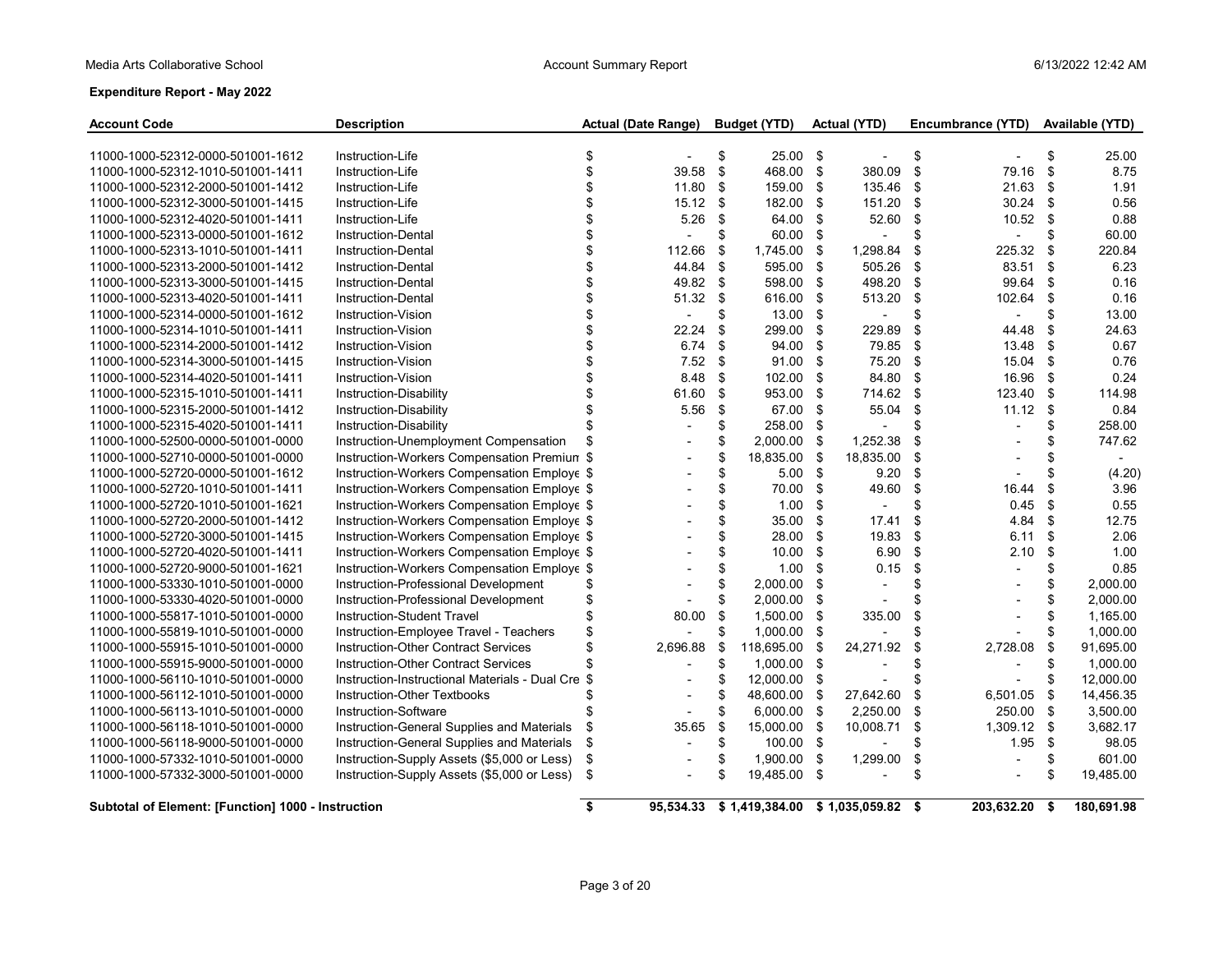| <b>Account Code</b>               | <b>Description</b>                            |    | <b>Actual (Date Range)</b> |      | <b>Budget (YTD)</b> |     | <b>Actual (YTD)</b> |      | Encumbrance (YTD) |      | Available (YTD) |
|-----------------------------------|-----------------------------------------------|----|----------------------------|------|---------------------|-----|---------------------|------|-------------------|------|-----------------|
| 11000-2100-51100-0000-501001-1211 | Support Services-Students-Salaries Expens \$  |    | 683.82 \$                  |      | 8,268.00 \$         |     | 6,838.20 \$         |      | 1,429.10          | -\$  | 0.70            |
| 11000-2100-51100-0000-501001-1214 | Support Services-Students-Salaries Expens \$  |    | 3,433.34                   | \$   | 44,759.00           | \$  | 37,583.00           | \$   | 7,175.60          | \$   | 0.40            |
| 11000-2100-51100-2000-501001-1211 | Support Services-Students-Salaries Expens \$  |    | 1,395.02                   | \$   | 16,866.00           | \$  | 13,950.20           | \$   | 2,915.60          | \$   | 0.20            |
| 11000-2100-51100-2000-501001-1315 | Support Services-Students-Salaries Expens \$  |    | 1,634.60                   | \$   | 19,766.00           | \$  | 16,346.00           | \$   | 3,416.31          | \$   | 3.69            |
| 11000-2100-51100-4025-501001-1214 | Support Services-Students-Salaries Expens \$  |    | 3,249.60                   | \$   | 36,021.00           | \$  | 29,246.40           | \$   | 6,773.39          | \$   | 1.21            |
| 11000-2100-51100-4025-501001-1315 | Support Services-Students-Salaries Expens \$  |    | 3,017.16                   | \$   | 34,200.00           | \$  | 27,910.56           | \$   | 6,288.83          | \$   | 0.61            |
| 11000-2100-51300-0000-501001-1211 | Support Services-Students-Additional Comp \$  |    | 125.00                     | \$   | 1,000.00            | \$  | 937.50              | \$   | 62.50             | \$   |                 |
| 11000-2100-51300-0000-501001-1214 | Support Services-Students-Additional Comp \$  |    | $\blacksquare$             | \$   | 250.00              | \$  |                     | \$   |                   | \$   | 250.00          |
| 11000-2100-52111-0000-501001-1211 | Support Services-Students-Educational Reti \$ |    | 122.54                     | \$   | 1,405.00            | \$  | 1,178.05            | \$   | 225.97            | \$   | 0.98            |
| 11000-2100-52111-0000-501001-1214 | Support Services-Students-Educational Reti \$ |    | 520.16                     | \$   | 6,782.00            | \$  | 5,693.92            | \$   | 1,087.10          | \$   | 0.98            |
| 11000-2100-52111-2000-501001-1211 | Support Services-Students-Educational Reti \$ |    | 211.34                     | \$   | 2.556.00            | -\$ | 2.113.40            | \$   | 449.20            | \$   | (6.60)          |
| 11000-2100-52111-2000-501001-1315 | Support Services-Students-Educational Reti \$ |    | 247.64                     | \$   | 2,994.00            | -\$ | 2,476.40            | \$   | 517.57            | \$   | 0.03            |
| 11000-2100-52111-4025-501001-1214 | Support Services-Students-Educational Reti \$ |    | 492.32                     | \$   | 5,458.00            | \$  | 4,430.88            | \$   | 1,026.18          | \$   | 0.94            |
| 11000-2100-52111-4025-501001-1315 | Support Services-Students-Educational Reti \$ |    | 457.10                     | \$   | 5,182.00            | \$  | 4,228.44            | \$   | 952.77            | \$   | 0.79            |
| 11000-2100-52112-0000-501001-1211 | Support Services-Students-ERA - Retiree H \$  |    | 16.18                      | \$   | 186.00              | \$  | 155.55              | \$   | 29.85             | \$   | 0.60            |
| 11000-2100-52112-0000-501001-1214 | Support Services-Students-ERA - Retiree H \$  |    | 68.66                      | \$   | 896.00              | \$  | 751.60              | -\$  | 143.50            | \$   | 0.90            |
| 11000-2100-52112-2000-501001-1211 | Support Services-Students-ERA - Retiree H \$  |    | 27.90                      | \$   | 338.00              | \$  | 279.00              | \$   | 59.30             | \$   | (0.30)          |
| 11000-2100-52112-2000-501001-1315 | Support Services-Students-ERA - Retiree H \$  |    | 32.70                      | \$   | 396.00              | \$  | 327.00              | \$   | 68.32             | -\$  | 0.68            |
| 11000-2100-52112-4025-501001-1214 | Support Services-Students-ERA - Retiree H \$  |    | 65.00                      | \$   | 721.00              | \$  | 585.00              | \$   | 135.46            | \$   | 0.54            |
| 11000-2100-52112-4025-501001-1315 | Support Services-Students-ERA - Retiree H \$  |    | 60.34                      | \$   | 684.00              | \$  | 558.20              | \$   | 125.77            | \$   | 0.03            |
| 11000-2100-52210-0000-501001-1211 | Support Services-Students-FICA Payments \$    |    | 45.22                      | \$   | 521.00              | \$  | 433.46              | \$   | 86.15             | \$   | 1.39            |
| 11000-2100-52210-0000-501001-1214 | Support Services-Students-FICA Payments \$    |    | 212.16                     | \$   | 2,723.00            | \$  | 2,279.23            | \$   | 443.75            | \$   | 0.02            |
| 11000-2100-52210-2000-501001-1211 | Support Services-Students-FICA Payments \$    |    | 85.36                      | \$   | 1,034.00            | \$  | 853.87              | \$   | 182.47            | \$   | (2.34)          |
| 11000-2100-52210-2000-501001-1315 | Support Services-Students-FICA Payments \$    |    | 94.78                      | \$   | 1,149.00            | \$  | 947.74              | S.   | 201.09            | \$   | 0.17            |
| 11000-2100-52210-4025-501001-1214 | Support Services-Students-FICA Payments \$    |    | 153.62                     | \$   | 1,725.00            | \$  | 1,382.58            | \$   | 341.52            | \$   | 0.90            |
| 11000-2100-52210-4025-501001-1315 | Support Services-Students-FICA Payments \$    |    | 174.94                     | \$   | 1.989.00            | \$  | 1.618.23            | \$   | 370.19            | \$   | 0.58            |
| 11000-2100-52220-0000-501001-1211 | Support Services-Students-Medicare Payme \$   |    | 10.56                      | \$   | 122.00              | \$  | 101.29              | \$   | 20.12             | - \$ | 0.59            |
| 11000-2100-52220-0000-501001-1214 | Support Services-Students-Medicare Payme \$   |    | 49.62                      | - \$ | 637.00              | \$  | 533.06              | \$   | 103.78            | \$   | 0.16            |
| 11000-2100-52220-2000-501001-1211 | Support Services-Students-Medicare Payme \$   |    | 19.96                      | \$   | 242.00              | \$  | 199.67              | \$   | 42.67             | \$   | (0.34)          |
| 11000-2100-52220-2000-501001-1315 | Support Services-Students-Medicare Payme \$   |    | 22.16                      | \$   | 269.00              | \$  | 221.58              | \$   | 47.04             | \$   | 0.38            |
| 11000-2100-52220-4025-501001-1214 | Support Services-Students-Medicare Payme \$   |    | 35.92                      | -\$  | 404.00              | \$  | 323.28              | \$   | 79.88             | \$   | 0.84            |
| 11000-2100-52220-4025-501001-1315 | Support Services-Students-Medicare Payme \$   |    | 40.92                      | \$   | 466.00              | \$  | 378.48              | \$   | 86.59             | \$   | 0.93            |
| 11000-2100-52311-0000-501001-1211 | Support Services-Students-Health and Medi \$  |    | 103.38                     | \$   | 1,235.00            | \$  | 1,027.94 \$         |      | 206.72            | - \$ | 0.34            |
| 11000-2100-52311-0000-501001-1214 | Support Services-Students-Health and Medi \$  |    |                            | \$   | 1,041.00            | \$  | 1,040.32            | \$   |                   | \$   | 0.68            |
| 11000-2100-52311-2000-501001-1315 | Support Services-Students-Health and Medi \$  |    | 146.10                     | \$   | 1,745.00            | \$  | 1,452.74            | \$   | 292.20            | \$   | 0.06            |
| 11000-2100-52311-4025-501001-1214 | Support Services-Students-Health and Medi \$  |    | 1,102.74                   | \$   | 12,131.00           | \$  | 9,924.66            | \$   | 2,205.48          | \$   | 0.86            |
| 11000-2100-52311-4025-501001-1315 | Support Services-Students-Health and Medi \$  |    | 269.68                     | \$   | 3,022.00            | \$  | 2,482.30            | \$   | 539.36            | \$   | 0.34            |
| 11000-2100-52312-0000-501001-1211 | Support Services-Students-Life                | S  | 0.66                       | \$   | 8.00                | \$  | 6.60                | \$   | 1.32              | \$   | 0.08            |
| 11000-2100-52312-0000-501001-1214 | Support Services-Students-Life                | \$ | 5.26                       | \$   | 72.00               | \$  | 63.12 \$            |      | 10.52             | -\$  | (1.64)          |
| 11000-2100-52312-2000-501001-1211 | Support Services-Students-Life                | \$ | 1.32                       | \$   | 16.00               | \$  | 13.20               | \$   | 1.98              | \$   | 0.82            |
| 11000-2100-52312-2000-501001-1315 | Support Services-Students-Life                | \$ | 1.58                       | \$   | 19.00               | \$  | 15.80               | \$   | 3.16              | -\$  | 0.04            |
| 11000-2100-52312-4025-501001-1214 | Support Services-Students-Life                | \$ | 5.26                       | \$   | 58.00               | \$  | 47.34               | \$   | $10.52$ \$        |      | 0.14            |
| 11000-2100-52312-4025-501001-1315 | Support Services-Students-Life                | \$ | 2.92 <sup>5</sup>          |      | 33.00               | -S  | 26.96               | - \$ | 5.84              | \$   | 0.20            |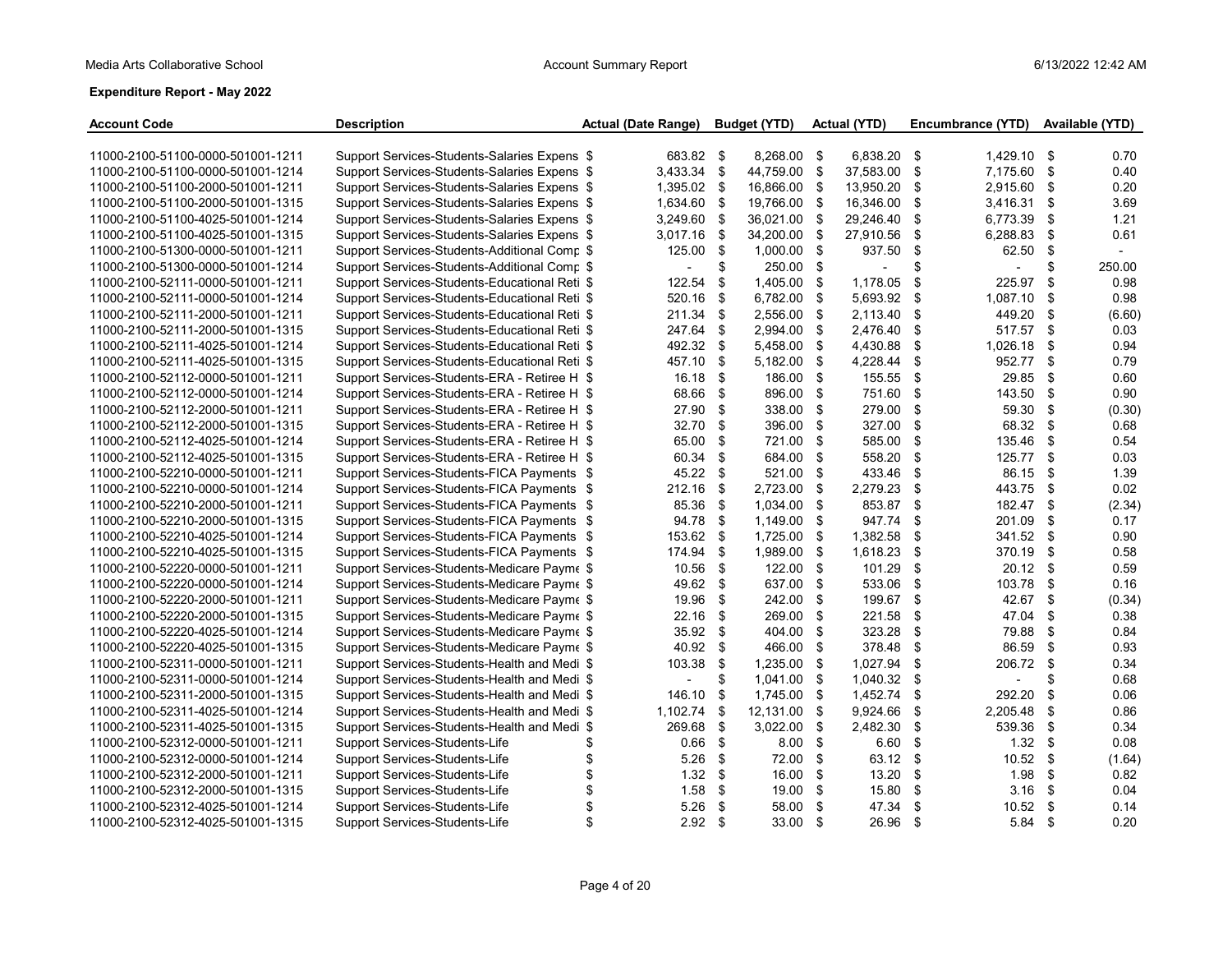| <b>Account Code</b>                                              | <b>Description</b>                             |      | <b>Actual (Date Range)</b> |     | <b>Budget (YTD)</b> |      | <b>Actual (YTD)</b>      |      | Encumbrance (YTD)        |     | Available (YTD) |
|------------------------------------------------------------------|------------------------------------------------|------|----------------------------|-----|---------------------|------|--------------------------|------|--------------------------|-----|-----------------|
|                                                                  |                                                |      |                            |     |                     |      |                          |      |                          |     |                 |
| 11000-2100-52313-0000-501001-1214                                | Support Services-Students-Dental               | \$   | 17.16                      | \$  | 218.00 \$           |      | 188.60 \$                |      | $34.32$ \$               |     | (4.92)          |
| 11000-2100-52313-2000-501001-1211                                | Support Services-Students-Dental               | \$   | 4.08                       | \$  | 50.00               | \$   | 40.80                    | \$   | 6.15                     | \$  | 3.05            |
| 11000-2100-52313-2000-501001-1315                                | Support Services-Students-Dental               | \$   | 2.58                       | \$  | 31.00               | \$   | 25.80                    | \$   | 5.16                     | -\$ | 0.04            |
| 11000-2100-52313-4025-501001-1214                                | Support Services-Students-Dental               | \$   | 51.32                      | \$  | 565.00              | \$   | 461.88                   | \$   | 102.64                   | \$  | 0.48            |
| 11000-2100-52313-4025-501001-1315                                | Support Services-Students-Dental               | \$   | 4.76                       | \$  | 54.00               | \$   | 44.00                    | \$   | 9.52                     | \$  | 0.48            |
| 11000-2100-52314-0000-501001-1214                                | Support Services-Students-Vision               | \$   | $\blacksquare$             | \$  | 4.00                | \$   | 3.76                     | \$   |                          | \$  | 0.24            |
| 11000-2100-52314-2000-501001-1315                                | Support Services-Students-Vision               | \$   | 1.12                       | \$  | 14.00               | \$   | 11.20                    | \$   | 2.24                     | \$  | 0.56            |
| 11000-2100-52314-4025-501001-1214                                | Support Services-Students-Vision               | \$   | 3.76                       | \$  | 42.00               | \$   | 33.84                    | \$   | 7.52                     | \$  | 0.64            |
| 11000-2100-52314-4025-501001-1315                                | Support Services-Students-Vision               | \$   | 2.08                       | \$  | 24.00               | \$   | 19.28                    | \$   | 4.16                     | \$  | 0.56            |
| 11000-2100-52315-0000-501001-1214                                | Support Services-Students-Disability           | \$   |                            | \$  | 10.00               | \$   | 9.04                     | \$   |                          | \$  | 0.96            |
| 11000-2100-52315-2000-501001-1315                                | Support Services-Students-Disability           | \$   | 5.68                       | \$  | 68.00               | \$   | 56.48                    | \$   | 11.36                    | \$  | 0.16            |
| 11000-2100-52315-4025-501001-1214                                | Support Services-Students-Disability           | \$   | 11.30                      | \$  | 118.00              | \$   | 94.92                    | \$   | 22.60                    | \$  | 0.48            |
| 11000-2100-52315-4025-501001-1315                                | Support Services-Students-Disability           | \$   | 10.50                      | \$  | 118.00              | -\$  | 96.63                    | \$   | 21.00                    | \$  | 0.37            |
| 11000-2100-52500-0000-501001-0000                                | Support Services-Students-Unemployment (\$     |      | $\blacksquare$             | \$  | 350.00              | \$   | 201.42 \$                |      |                          | \$  | 148.58          |
| 11000-2100-52710-0000-501001-0000                                | Support Services-Students-Workers Compe \$     |      | $\blacksquare$             | \$  | 3.805.00            | \$   | 3,805.00                 | \$   |                          | \$  |                 |
| 11000-2100-52720-0000-501001-1211                                | Support Services-Students-Workers Compe \$     |      |                            | \$  | 2.00                | \$   | 0.97                     | - \$ | 0.27                     | \$  | 0.76            |
| 11000-2100-52720-0000-501001-1214                                | Support Services-Students-Workers Compe \$     |      |                            | \$  | 10.00               | \$   | 6.90                     | \$   | 2.30                     | \$  | 0.80            |
| 11000-2100-52720-2000-501001-1211                                | Support Services-Students-Workers Compe \$     |      |                            | \$  | 3.00                | \$   | 1.63                     | \$   | 0.53                     | \$  | 0.84            |
| 11000-2100-52720-2000-501001-1315                                | Support Services-Students-Workers Compe \$     |      |                            | \$  | 3.00                | \$   | 2.03                     | \$   | 0.67                     | \$  | 0.30            |
| 11000-2100-52720-4025-501001-1214                                | Support Services-Students-Workers Compe \$     |      |                            | \$  | 10.00               | \$   | 6.90                     | \$   | 2.30                     | -\$ | 0.80            |
| 11000-2100-52720-4025-501001-1315                                | Support Services-Students-Workers Compe \$     |      |                            | \$  | 5.00                | \$   | 3.54                     | -\$  | 1.23                     | \$  | 0.23            |
| 11000-2100-53211-2000-501001-0000                                | Support Services-Students-Diagnosticians - \$  |      | 1,924.14                   | \$  | 16.727.00           | -\$  | 17,494.67                | \$   | 2,205.18                 | \$  | (2,972.85)      |
| 11000-2100-53212-2000-501001-0000                                | Support Services-Students-Speech Therapis \$   |      | 2,772.82                   | \$  | 25,990.00 \$        |      | 22,083.51                | \$   | 3,114.55                 | \$  | 791.94          |
| 11000-2100-53213-2000-501001-0000                                | Support Services-Students-Occupational Th \$   |      | 2,580.17                   | \$  | 25,000.00           | \$   | 19,645.64                | \$   | 5,354.36                 | -\$ |                 |
| 11000-2100-53214-2000-501001-0000                                | Support Services-Students-Physical/Recrea \$   |      | $\overline{\phantom{a}}$   | \$  | 1,000.00 \$         |      |                          | \$   | $\overline{\phantom{0}}$ | \$  | 1,000.00        |
| 11000-2100-53215-2000-501001-0000                                | Support Services-Students-Psychologists/C+\$   |      |                            | \$  | 8,500.00 \$         |      | 3,749.00                 | \$   | 3,751.00                 | \$  | 1,000.00        |
| 11000-2100-53217-2000-501001-0000                                | Support Services-Students-Interpreters - Co \$ |      |                            | \$  | 500.00 \$           |      |                          | \$   | 500.00                   | -\$ | $\overline{a}$  |
| 11000-2100-53330-0000-501001-0000                                | Support Services-Students-Professional Dev \$  |      |                            | \$  | 500.00              | \$   | 374.00                   | \$   | $\overline{a}$           | \$  | 126.00          |
| 11000-2100-53330-2000-501001-0000                                | Support Services-Students-Professional Dev \$  |      |                            | \$  | 2.600.00 \$         |      | 300.00                   | \$   | 1,300.00                 | \$  | 1.000.00        |
| 11000-2100-53414-0000-501001-0000                                | Support Services-Students-Other Services       | - \$ | 2,416.40                   | \$  | 29,500.00           | \$   | 22,011.90                | \$   | 3,488.10                 | \$  | 4,000.00        |
| 11000-2100-55915-0000-501001-0000                                | Support Services-Students-Other Contract S \$  |      | 325.00                     | \$  | 77,019.00           | - \$ | 56,266.95                | \$   | 11,026.40                | \$  | 9,725.65        |
| 11000-2100-56113-0000-501001-0000                                | Support Services-Students-Software             | \$   |                            | \$  | 661.00              | - \$ | 293.25                   | \$   | 367.44                   | \$  | 0.31            |
| 11000-2100-56113-2000-501001-0000                                | Support Services-Students-Software             | \$   |                            | \$  | 2,500.00 \$         |      | 1,677.50                 | \$   | 322.50                   | \$  | 500.00          |
| 11000-2100-56118-0000-501001-0000                                | Support Services-Students-General Supplie: \$  |      | 1,165.05                   | \$  | 2,321.00 \$         |      | 3,505.39                 | \$   | 894.26                   | \$  | (2,078.65)      |
| 11000-2100-56118-2000-501001-0000                                | Support Services-Students-General Supplie: \$  |      | $\overline{\phantom{a}}$   | \$  | 300.00 \$           |      | $\overline{\phantom{a}}$ | \$   | $\overline{\phantom{a}}$ | \$  | 300.00          |
| 11000-2100-57332-0000-501001-0000                                | Support Services-Students-Supply Assets (§ \$  |      |                            | \$  | 100.00              | \$   |                          | \$   |                          | \$  | 100.00          |
| 11000-2100-57332-2000-501001-0000                                | Support Services-Students-Supply Assets (1 \$  |      | $\overline{a}$             | \$  | 100.00 \$           |      | $\overline{a}$           | \$   |                          | \$  | 100.00          |
| Subtotal of Element: [Function] 2100 - Support Services-Students |                                                | Ŝ.   | 29.742.46                  | \$  | 418,211.00          | \$   | 333,479.18               | - \$ | $70,722.43$ \$           |     | 14,009.39       |
| 11000-2200-55915-0000-501001-0000                                | Support Services-Instruction-Other Contract \$ |      | 1,348.44                   | -\$ | 14,000.00 \$        |      | 12,135.96                | - \$ | 1,349.04                 | -\$ | 515.00          |
| 11000-2200-56118-0000-501001-0000                                | Support Services-Instruction-General Suppli \$ |      | $\overline{\phantom{a}}$   | \$  | 4,000.00 \$         |      |                          | \$   | 153.00 \$                |     | 3,847.00        |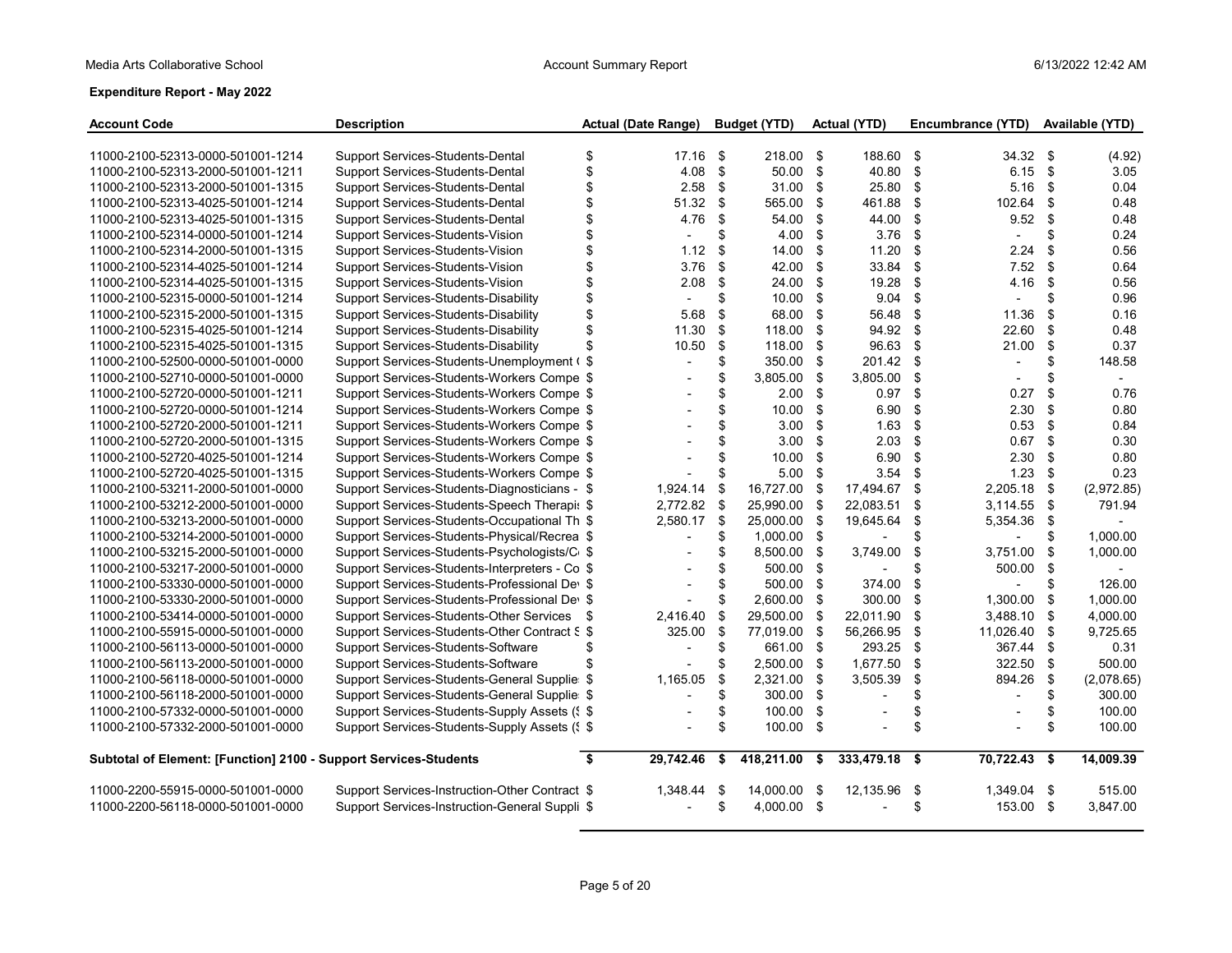| <b>Account Code</b>                                                 | <b>Description</b>                                                             |                    | <b>Actual (Date Range)</b> |      | <b>Budget (YTD)</b> |      | Actual (YTD)  |               | Encumbrance (YTD) |     | Available (YTD) |
|---------------------------------------------------------------------|--------------------------------------------------------------------------------|--------------------|----------------------------|------|---------------------|------|---------------|---------------|-------------------|-----|-----------------|
| Subtotal of Element: [Function] 2200 - Support Services-Instruction |                                                                                | \$                 | 1,348.44 \$                |      | 18,000.00 \$        |      | 12,135.96 \$  |               | 1,502.04 \$       |     | 4,362.00        |
| 11000-2300-51100-0000-501001-1111                                   | Support Services-General Administration-Sa \$                                  |                    | 8,201.26                   | - \$ | 103,292.00          | -\$  | 90,213.86     | \$            | 8,939.25 \$       |     | 4,138.89        |
| 11000-2300-51300-0000-501001-1111                                   | Support Services-General Administration-Ac \$                                  |                    |                            | \$.  |                     | \$   |               | \$            | $(2,019.76)$ \$   |     | 2.019.76        |
| 11000-2300-52111-0000-501001-1111                                   | Support Services-General Administration-Ec \$                                  |                    | 1,242.50                   | -\$  | 15,024.00           | -\$  | 13,667.50     | \$            | 1,356.13 \$       |     | 0.37            |
| 11000-2300-52112-0000-501001-1111                                   | Support Services-General Administration-EF \$                                  |                    | 164.02 \$                  |      | 1,984.00            | \$   | 1,804.22      | \$            | 179.03            | \$  | 0.75            |
| 11000-2300-52210-0000-501001-1111                                   | Support Services-General Administration-Fl(\$                                  |                    | 503.28                     | - \$ | 6,147.00 \$         |      | 5,536.64      | \$            | 480.94            | \$  | 129.42          |
| 11000-2300-52220-0000-501001-1111                                   | Support Services-General Administration-M€ \$                                  |                    | 117.70                     | \$   | 1,439.00            | -\$  | 1,294.82      | \$            | 112.47            | -\$ | 31.71           |
| 11000-2300-52311-0000-501001-1111                                   | Support Services-General Administration-He \$                                  |                    | 1,102.74                   | \$   | 14,211.00           | -\$  | 12,005.30     | \$            | 2,205.48          | \$  | 0.22            |
| 11000-2300-52312-0000-501001-1111                                   | Support Services-General Administration-Lif \$                                 |                    | 5.26                       | - \$ | 69.00 \$            |      | 57.86         | <sup>\$</sup> | 10.52             | \$  | 0.62            |
| 11000-2300-52313-0000-501001-1111                                   | Support Services-General Administration-De \$                                  |                    | $51.32$ \$                 |      | 668.00 \$           |      | 564.52        | \$            | 102.64            | \$  | 0.84            |
| 11000-2300-52314-0000-501001-1111                                   | Support Services-General Administration-Vi: \$                                 |                    | 8.48                       | \$   | 111.00 \$           |      | 93.28         | \$            | 16.96             | \$  | 0.76            |
| 11000-2300-52500-0000-501001-0000                                   | Support Services-General Administration-Ur \$                                  |                    | $\overline{\phantom{a}}$   | \$   | 82.00 \$            |      | 80.36         | \$            |                   | \$  | 1.64            |
| 11000-2300-52710-0000-501001-0000                                   | Support Services-General Administration-W \$                                   |                    |                            | \$   | 1,980.00            | -\$  | 1,980.00      | \$            |                   | \$  |                 |
| 11000-2300-52720-0000-501001-1111                                   | Support Services-General Administration-W \$                                   |                    |                            | \$   | $10.00$ \$          |      | 6.90          | \$            | 2.30              | \$  | 0.80            |
| 11000-2300-53330-0000-501001-0000                                   | Support Services-General Administration-Pr \$                                  |                    | $\overline{\phantom{a}}$   | \$   | 1,000.00 \$         |      | 300.00        | <sup>\$</sup> |                   | \$  | 700.00          |
| 11000-2300-53411-0000-501001-0000                                   | Support Services-General Administration-AL \$                                  |                    |                            | \$   | 16,500.00           | - \$ | 15,857.64     | \$            | 642.36            | \$  |                 |
| 11000-2300-53413-0000-501001-0000                                   | Support Services-General Administration-Le \$                                  |                    | 271.09                     | \$   | 7,000.00 \$         |      | 5,450.87      | \$            | 1,451.72          | \$  | 97.41           |
| 11000-2300-55400-0000-501001-0000                                   | Support Services-General Administration-Ac \$                                  |                    | 1,724.93                   | \$   | 40,000.00           | -\$  | 41,174.05     | \$            | 15,532.08         | \$  | (16, 706.13)    |
| 11000-2300-55811-0000-501001-0000                                   | Support Services-General Administration-Bc \$                                  |                    |                            | S    | 100.00 \$           |      |               | \$            |                   | \$  | 100.00          |
| 11000-2300-55812-0000-501001-0000                                   | Support Services-General Administration-Bc \$                                  |                    | $\overline{\phantom{a}}$   | \$   | 1,400.00 \$         |      | 400.00        | \$            | 1,500.00          | \$  | (500.00)        |
| 11000-2300-55813-0000-501001-0000                                   | Support Services-General Administration-Er \$                                  |                    |                            | \$   | 500.00 \$           |      |               | \$            | 500.00            | \$  |                 |
| 11000-2300-55915-0000-501001-0000                                   | Support Services-General Administration-Ot \$                                  |                    | 539.38                     | \$   | 10,000.00 \$        |      | 5,933.15      | \$            | 816.85            | \$  | 3,250.00        |
| 11000-2300-56118-0000-501001-0000                                   | Support Services-General Administration-Ge \$                                  |                    |                            | \$   | 100.00 \$           |      | 197.99        | \$            | $\blacksquare$    | \$  | (97.99)         |
| 11000-2300-57332-0000-501001-0000                                   | Support Services-General Administration-SL \$                                  |                    |                            | \$   | 2,238.00 \$         |      | 2,238.00      | \$            |                   | \$  |                 |
|                                                                     | Subtotal of Element: [Function] 2300 - Support Services-General Administration | $\overline{\cdot}$ | 13,931.96 \$               |      | 223,855.00 \$       |      | 198,856.96 \$ |               | 31,828.97 \$      |     | (6,830.93)      |
| 11000-2400-51100-0000-501001-1217                                   | Support Services-School Administration-Sal \$                                  |                    | 1,773.02 \$                |      | 44,483.00 \$        |      | 38,150.68     | -\$           | 3,694.17 \$       |     | 2,638.15        |
| 11000-2400-51200-0000-501001-1217                                   | Support Services-School Administration-Ove \$                                  |                    |                            | \$   | 500.00 \$           |      | 383.02 \$     |               |                   | \$  | 116.98          |
| 11000-2400-52111-0000-501001-1217                                   | Support Services-School Administration-Edu \$                                  |                    | 268.61                     | \$   | 6,732.00 \$         |      | 5,837.87      | \$            | 795.52            | \$  | 98.61           |
| 11000-2400-52112-0000-501001-1217                                   | Support Services-School Administration-ER. \$                                  |                    | 35.46                      | - \$ | 962.00 \$           |      | 770.62        | \$            | 109.43            | \$  | 81.95           |
| 11000-2400-52210-0000-501001-1217                                   | Support Services-School Administration-FIC \$                                  |                    | 109.93 \$                  |      | 2,982.00 \$         |      | 2,389.12      | \$            | 325.60            | \$  | 267.28          |
| 11000-2400-52220-0000-501001-1217                                   | Support Services-School Administration-Mer \$                                  |                    | 25.70                      | \$   | 698.00 \$           |      | 558.70        | \$            | 76.13             | \$  | 63.17           |
| 11000-2400-52312-0000-501001-1217                                   | Support Services-School Administration-Life \$                                 |                    | 5.26                       | \$   | 69.00               | - \$ | 57.86         | \$            | 10.52             | \$  | 0.62            |
| 11000-2400-52500-0000-501001-0000                                   | Support Services-School Administration-Une \$                                  |                    |                            | \$   | 150.00 \$           |      | 92.07         | \$            |                   | \$  | 57.93           |
| 11000-2400-52710-0000-501001-0000                                   | Support Services-School Administration-Wo \$                                   |                    |                            | \$   | 968.00              | - \$ | 968.00        | \$            |                   | \$  | $\sim$          |
| 11000-2400-52720-0000-501001-1217                                   | Support Services-School Administration-Wo \$                                   |                    |                            | \$   | $9.00$ \$           |      | 6.40          | \$            | 2.12              | \$  | 0.48            |
| 11000-2400-53330-0000-501001-0000                                   | Support Services-School Administration-Pro \$                                  |                    |                            | \$   | 1,800.00 \$         |      |               | \$            |                   | \$  | 1,800.00        |
| 11000-2400-53711-0000-501001-0000                                   | Support Services-School Administration-Oth \$                                  |                    | 1,000.00                   | \$   | 7,000.00 \$         |      | 5,305.25      | \$            | 805.00            | \$  | 889.75          |
| 11000-2400-54610-0000-501001-0000                                   | Support Services-School Administration-Rer \$                                  |                    | 700.00                     | \$   | 750.00 \$           |      | 700.00        | \$            |                   | \$  | 50.00           |
| 11000-2400-54630-0000-501001-0000                                   | Support Services-School Administration-Rer \$                                  |                    | 304.07 \$                  |      | 4,120.00 \$         |      | 2,929.68      | \$            | 592.28            | \$  | 598.04          |
| 11000-2400-55813-0000-501001-0000                                   | Support Services-School Administration-Em \$                                   |                    | $\overline{\phantom{a}}$   | \$.  | 100.00 \$           |      |               | \$            |                   | \$  | 100.00          |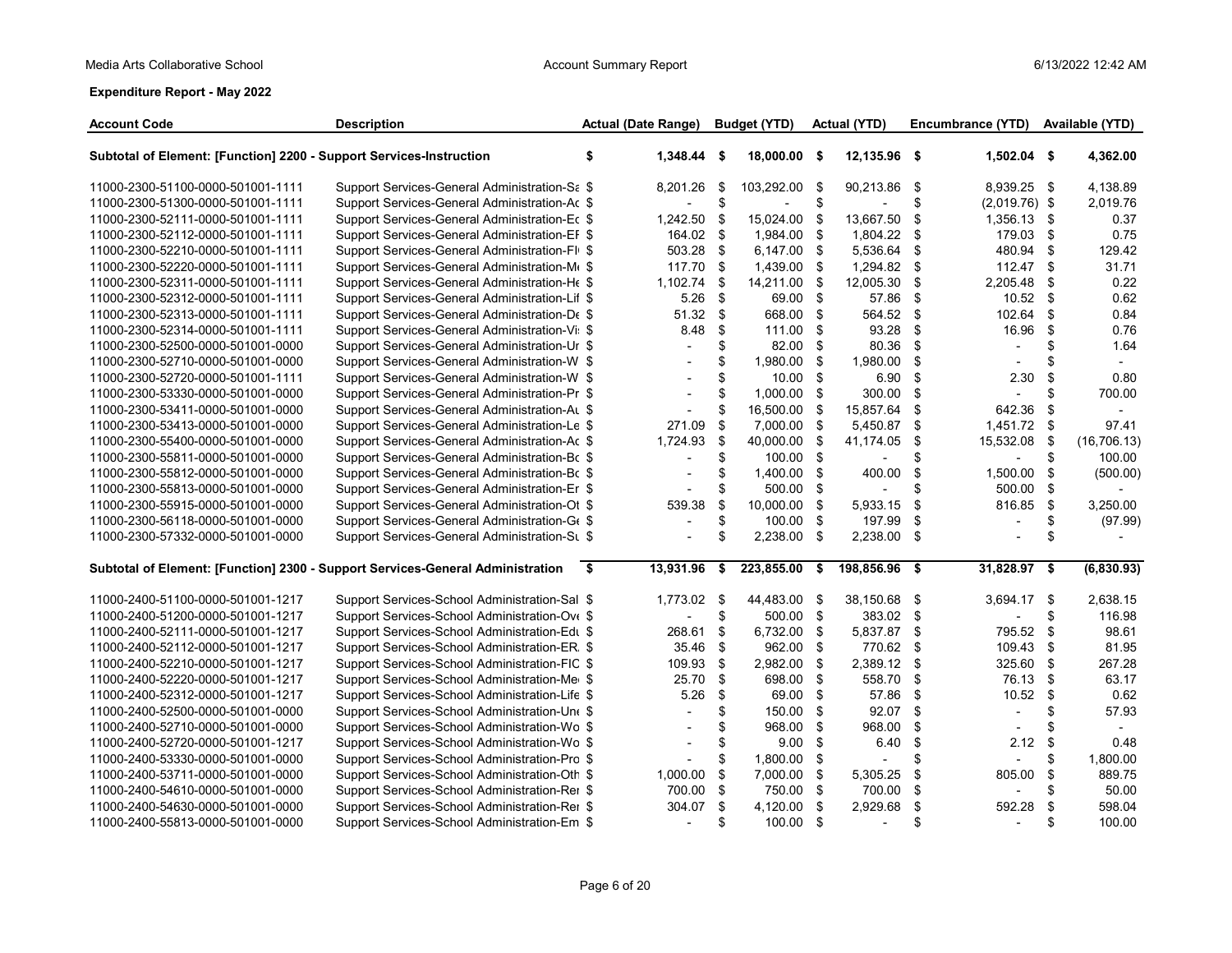| <b>Account Code</b>                                     | <b>Description</b>                                                            | <b>Actual (Date Range)</b> |     | <b>Budget (YTD)</b> |     | <b>Actual (YTD)</b>      |     | Encumbrance (YTD)         |     | Available (YTD) |
|---------------------------------------------------------|-------------------------------------------------------------------------------|----------------------------|-----|---------------------|-----|--------------------------|-----|---------------------------|-----|-----------------|
| 11000-2400-55915-0000-501001-0000                       | Support Services-School Administration-Oth \$                                 |                            | \$  | 10,125.00 \$        |     | 6,369.42 \$              |     | 3,446.33 \$               |     | 309.25          |
| 11000-2400-56113-0000-501001-0000                       | Support Services-School Administration-Sof \$                                 |                            | \$  | 6,500.00 \$         |     | 4,418.85 \$              |     | 7,081.15 \$               |     | (5,000.00)      |
| 11000-2400-56118-0000-501001-0000                       | Support Services-School Administration-Ger \$                                 | 1,667.50                   | \$  | 22,000.00 \$        |     | 7,942.95 \$              |     | 7,638.72 \$               |     | 6,418.33        |
| 11000-2400-57332-0000-501001-0000                       | Support Services-School Administration-Sur \$                                 |                            | \$  | $3,100.00$ \$       |     | 1,230.00 \$              |     | $\overline{a}$            | \$  | 1,870.00        |
|                                                         |                                                                               |                            |     |                     |     |                          |     |                           |     |                 |
|                                                         | Subtotal of Element: [Function] 2400 - Support Services-School Administration | \$<br>5,889.55 \$          |     | 113,048.00 \$       |     | $78,110.49$ \$           |     | $\overline{24,576.97}$ \$ |     | 10,360.54       |
| 11000-2500-51100-0000-501001-1115                       | Central Services-Salaries Expense                                             | \$<br>6,561.00 \$          |     | 79,323.00 \$        |     | 72,171.00 \$             |     | 7,151.49                  | \$  | 0.51            |
| 11000-2500-51300-0000-501001-1115                       | Central Services-Additional Compensation                                      | \$<br>100.00               | -\$ | 1.700.00 \$         |     | 1,458.00                 | \$  |                           | \$  | 242.00          |
| 11000-2500-52111-0000-501001-1115                       | Central Services-Educational Retirement                                       | \$<br>1,009.15             | \$  | 12,405.00 \$        |     | 11,154.87 \$             |     | 1,083.45                  | \$  | 166.68          |
| 11000-2500-52112-0000-501001-1115                       | Central Services-ERA - Retiree Health                                         | \$<br>133.22 \$            |     | 1,611.00 \$         |     | 1,472.58                 | \$  | 143.03                    | \$  | (4.61)          |
| 11000-2500-52210-0000-501001-1115                       | Central Services-FICA Payments                                                | \$<br>356.10               | \$  | 4,956.00            | -\$ | 3,886.17                 | -\$ | 400.53                    | \$  | 669.30          |
| 11000-2500-52220-0000-501001-1115                       | Central Services-Medicare Payments                                            | \$<br>83.29                | \$  | 1,160.00            | \$  | 908.85                   | \$  | 93.69                     | \$  | 157.46          |
| 11000-2500-52311-0000-501001-1115                       | Central Services-Health and Medical Premit                                    | 1,102.74<br>\$             | \$  | 13,661.00           | \$  | 12,005.30                | \$  | 2,205.48                  | \$  | (549.78)        |
| 11000-2500-52312-0000-501001-1115                       | Central Services-Life                                                         | 5.26                       | \$  | 69.00               | \$  | 57.86                    | \$  | 10.52                     | -\$ | 0.62            |
| 11000-2500-52313-0000-501001-1115                       | <b>Central Services-Dental</b>                                                | 51.32<br>\$                | \$  | 668.00              | \$  | 564.52 \$                |     | 102.64                    | \$  | 0.84            |
| 11000-2500-52314-0000-501001-1115                       | <b>Central Services-Vision</b>                                                | 8.48                       | \$  | 111.00              | \$  | 93.28                    | \$  | 16.96                     | \$  | 0.76            |
| 11000-2500-52315-0000-501001-1115                       | <b>Central Services-Disability</b>                                            | 22.84                      | \$  | 296.00              | \$  | 249.54                   | \$  | 45.68                     | -\$ | 0.78            |
| 11000-2500-52500-0000-501001-0000                       | Central Services-Unemployment Compensa \$                                     | $\overline{\phantom{a}}$   | \$  | 100.00              | \$  | 56.24                    | \$  |                           | \$  | 43.76           |
| 11000-2500-52710-0000-501001-0000                       | Central Services-Workers Compensation Pr \$                                   | $\overline{\phantom{a}}$   | \$  | 1,608.00            | \$  | 1,608.00                 | \$  |                           | \$  | $\sim$          |
| 11000-2500-52720-0000-501001-1115                       | Central Services-Workers Compensation En \$                                   |                            | \$  | $10.00$ \$          |     | 6.90                     | \$  | 1.85                      | \$  | 1.25            |
| 11000-2500-53330-0000-501001-0000                       | Central Services-Professional Development \$                                  |                            | \$  | 1,055.00            | \$  | 1,055.00                 | \$  |                           | \$  |                 |
| 11000-2500-53711-0000-501001-0000                       | Central Services-Other Charges                                                | \$<br>68.49                | \$  | 2,700.00            | \$  | 929.50                   | \$  | 476.00                    | \$  | 1,294.50        |
| 11000-2500-55813-0000-501001-0000                       | Central Services-Employee Travel - Non-Te \$                                  | $\overline{\phantom{a}}$   | \$  | 100.00              | \$  | $\overline{\phantom{a}}$ | \$  |                           | \$  | 100.00          |
| 11000-2500-56113-0000-501001-0000                       | <b>Central Services-Software</b>                                              | \$<br>31.07                | \$  | 12,700.00           | \$  | 334.96                   | \$  | 12,256.88                 | \$  | 108.16          |
| 11000-2500-56118-0000-501001-0000                       | Central Services-General Supplies and Mate \$                                 | 39.65                      | \$  | 1.000.00            | \$  | 741.57                   | \$  |                           | \$  | 258.43          |
| 11000-2500-57332-0000-501001-0000                       | Central Services-Supply Assets (\$5,000 or L \$                               | $\sim$                     | \$  | 1,400.00 \$         |     | $\overline{\phantom{a}}$ | \$  |                           | \$  | 1,400.00        |
| Subtotal of Element: [Function] 2500 - Central Services |                                                                               | \$<br>$9,572.61$ \$        |     | 136,633.00          | \$  | 108,754.14 \$            |     | 23,988.20                 | \$  | 3,890.66        |
| 11000-2600-51100-0000-501001-1615                       | Operation & Maintenance of Plant-Salaries I \$                                | 2,498.86                   | -\$ | 33,480.00 \$        |     | 26,230.86 \$             |     | 3,683.21                  | \$  | 3,565.93        |
| 11000-2600-51200-0000-501001-1615                       | Operation & Maintenance of Plant-Overtime \$                                  |                            | \$  | 1,125.00 \$         |     | 1,113.40                 | \$  | $\overline{a}$            | \$  | 11.60           |
| 11000-2600-52111-0000-501001-1615                       | Operation & Maintenance of Plant-Educatior \$                                 | 378.57                     | -\$ | 4,654.00            | \$  | 4,142.65                 | -\$ | 558.02                    | -\$ | (46.67)         |
| 11000-2600-52112-0000-501001-1615                       | Operation & Maintenance of Plant-ERA - Re \$                                  | 49.98                      | \$  | 615.00              | \$  | 546.89                   | \$  | 73.66                     | \$  | (5.55)          |
| 11000-2600-52210-0000-501001-1615                       | Operation & Maintenance of Plant-FICA Pay \$                                  | 137.79                     | \$  | 1,844.00            | \$  | 1,608.08                 | \$  | 228.36                    | \$  | 7.56            |
| 11000-2600-52220-0000-501001-1615                       | Operation & Maintenance of Plant-Medicare \$                                  | 32.23                      | -\$ | 432.00              | \$  | 376.09                   | \$  | 53.41                     | \$  | 2.50            |
| 11000-2600-52311-0000-501001-1615                       | Operation & Maintenance of Plant-Health an \$                                 | 393.82                     | \$  | 2,363.00            | \$  | 1,969.10                 | \$  |                           | \$  | 393.90          |
| 11000-2600-52312-0000-501001-1615                       | Operation & Maintenance of Plant-Life                                         | \$<br>5.26                 | \$  | 66.00               | \$  | 57.86                    | \$  |                           | \$  | 8.14            |
| 11000-2600-52313-0000-501001-1615                       | Operation & Maintenance of Plant-Dental                                       | \$<br>17.16                | \$  | 206.00              | \$  | 85.80                    | \$  |                           | \$  | 120.20          |
| 11000-2600-52314-0000-501001-1615                       | Operation & Maintenance of Plant-Vision                                       | \$<br>3.76                 | \$  | 79.00               | \$  | 56.60                    | \$  |                           | \$  | 22.40           |
| 11000-2600-52315-0000-501001-1615                       | Operation & Maintenance of Plant-Disability \$                                | 8.38                       | \$  | 51.00               | \$  | 41.90                    | \$  |                           | \$  | 9.10            |
| 11000-2600-52500-0000-501001-0000                       | Operation & Maintenance of Plant-Unemploy \$                                  | $\overline{\phantom{a}}$   | \$  | 100.00              | \$  | 58.40                    | \$  |                           | \$  | 41.60           |
| 11000-2600-52710-0000-501001-0000                       | Operation & Maintenance of Plant-Workers   \$                                 | $\overline{\phantom{a}}$   | \$  | 600.00 \$           |     | 598.00 \$                |     |                           | \$  | 2.00            |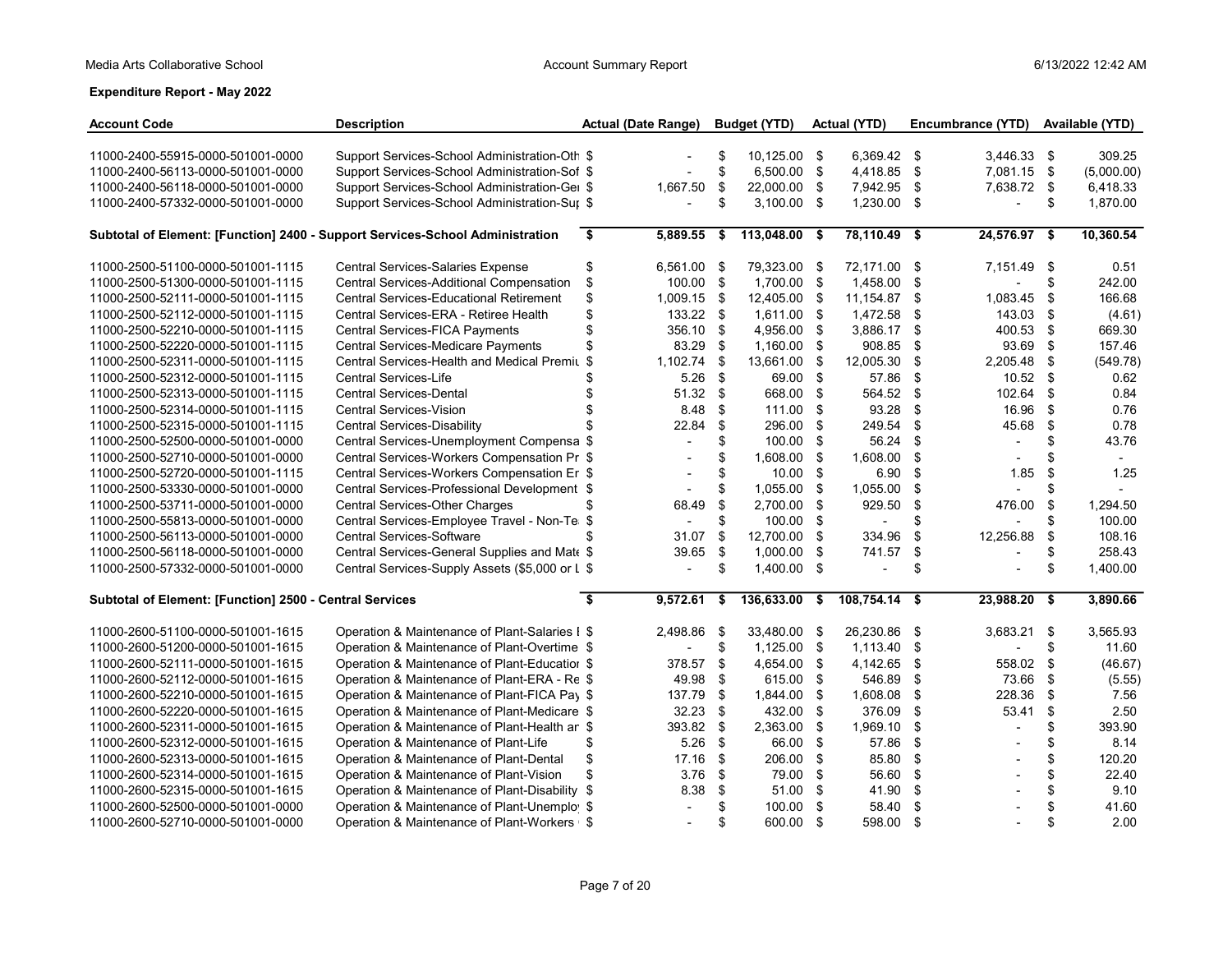| <b>Account Code</b>                                                     | <b>Description</b>                                                          |                         | <b>Actual (Date Range)</b> |          | <b>Budget (YTD)</b>      |      | <b>Actual (YTD)</b>      |          | Encumbrance (YTD)        |          | Available (YTD) |
|-------------------------------------------------------------------------|-----------------------------------------------------------------------------|-------------------------|----------------------------|----------|--------------------------|------|--------------------------|----------|--------------------------|----------|-----------------|
| 11000-2600-52720-0000-501001-1615                                       | Operation & Maintenance of Plant-Workers   \$                               |                         |                            | \$       | $10.00$ \$               |      | 6.90 <sup>5</sup>        |          | 2.30 <sup>5</sup>        |          | 0.80            |
| 11000-2600-53711-0000-501001-0000                                       | Operation & Maintenance of Plant-Other Ch. \$                               |                         | $\overline{\phantom{a}}$   | \$       | 10,400.00 \$             |      | 10,356.31 \$             |          | $(6,291.58)$ \$          |          | 6,335.27        |
| 11000-2600-54312-0000-501001-0000                                       | Operation & Maintenance of Plant-Maintena \$                                |                         | $\overline{\phantom{a}}$   | \$       | 4,000.00 \$              |      | 1,835.97 \$              |          | 700.00 \$                |          | 1,464.03        |
| 11000-2600-54313-0000-501001-0000                                       | Operation & Maintenance of Plant-Maintena \$                                |                         | 1,417.49                   | \$       | 2,000.00 \$              |      | 1,442.30 \$              |          | 582.51                   | \$       | (24.81)         |
| 11000-2600-54411-0000-501001-0000                                       | Operation & Maintenance of Plant-Electricity \$                             |                         | 2,810.32                   | \$       | 49,339.00 \$             |      | 41,028.65 \$             |          | 7,024.59                 | \$       | 1,285.76        |
| 11000-2600-54412-0000-501001-0000                                       | Operation & Maintenance of Plant-Natural G \$                               |                         | 671.59 \$                  |          | 10,194.00 \$             |      | 9,265.47 \$              |          | 2,080.94                 | \$       | (1, 152.41)     |
| 11000-2600-54415-0000-501001-0000                                       | Operation & Maintenance of Plant-Water/Se \$                                |                         | 906.27 \$                  |          | 11,343.00 \$             |      | 9,714.42 \$              |          | 990.84                   | \$       | 637.74          |
| 11000-2600-54416-0000-501001-0000                                       | Operation & Maintenance of Plant-Commun \$                                  |                         | 2,784.12                   | \$       | 34,100.00 \$             |      | 30,024.96                | \$       | 4,075.04                 | \$       | $\sim$          |
| 11000-2600-54610-0000-501001-0000                                       | Operation & Maintenance of Plant-Rental - L \$                              |                         | 309.00                     | \$       | 4,000.00 \$              |      | 3,349.00                 | -\$      | 321.00                   | \$       | 330.00          |
| 11000-2600-55200-0000-501001-0000                                       | Operation & Maintenance of Plant-Property/ \$                               |                         | $\sim$                     | \$       | 31,042.00 \$             |      | 31,041.01 \$             |          |                          | \$       | 0.99            |
| 11000-2600-55915-0000-501001-0000                                       | Operation & Maintenance of Plant-Other Co \$                                |                         | 3,635.31                   | \$       | 93,322.00 \$             |      | 79,136.07 \$             |          | 20,992.80                | \$       | (6,806.87)      |
| 11000-2600-56118-0000-501001-0000                                       | Operation & Maintenance of Plant-General § \$                               |                         | 1,379.95                   | \$       | 10,000.00 \$             |      | 8,995.65 \$              |          | 2,121.57                 | \$       | (1, 117.22)     |
| 11000-2600-56211-0000-501001-0000                                       | Operation & Maintenance of Plant-Gasoline \$                                |                         | $\overline{\phantom{a}}$   | \$       | 1,000.00 \$              |      | 81.79 \$                 |          | 500.00                   | \$       | 418.21          |
| 11000-2600-57332-0000-501001-0000                                       | Operation & Maintenance of Plant-Supply A: \$                               |                         |                            | \$       | $3,000.00$ \$            |      | 487.02 \$                |          |                          | \$       | 2,512.98        |
| Subtotal of Element: [Function] 2600 - Operation & Maintenance of Plant |                                                                             | \$                      | 17,439.86                  | \$       | 309,365.00               | \$   | $263,651.15$ \$          |          | 37,696.67 \$             |          | 8,017.18        |
|                                                                         |                                                                             |                         |                            |          |                          |      |                          |          |                          |          |                 |
| 11000-3100-51100-0000-501001-1617                                       | Food Services Operations-Salaries Expense \$                                |                         | 1,437.50 \$                |          | 17,380.00 \$             |      | 14,375.00 \$             |          | 3,004.38 \$              |          | 0.62            |
| 11000-3100-51300-0000-501001-1617                                       | Food Services Operations-Additional Compe \$                                |                         | 300.00                     | \$       | 3,600.00 \$              |      | 3,300.00 \$              |          | 300.00                   | \$       |                 |
| 11000-3100-52111-0000-501001-1617                                       | Food Services Operations-Educational Retir \$                               |                         | 263.23 \$                  |          | 3,178.00 \$              |      | 2,677.66 \$              |          | 520.97                   | \$       | (20.63)         |
| 11000-3100-52112-0000-501001-1617                                       | Food Services Operations-ERA - Retiree He \$                                |                         | 34.76 \$                   |          | 420.00 \$                |      | 353.60 \$                |          | 68.94                    | \$       | (2.54)          |
| 11000-3100-52210-0000-501001-1617                                       | Food Services Operations-FICA Payments \$                                   |                         | 107.72                     | \$       | 1,301.00 \$<br>305.00 \$ |      | 1,095.80<br>256.33       | \$       | 213.17                   | \$       | (7.97)          |
| 11000-3100-52220-0000-501001-1617<br>11000-3100-52312-0000-501001-1617  | Food Services Operations-Medicare Payme \$<br>Food Services Operations-Life |                         | 25.20<br>5.26              | \$<br>\$ | 64.00 \$                 |      | 52.60                    | \$<br>\$ | 49.88<br>10.52           | \$<br>\$ | (1.21)<br>0.88  |
| 11000-3100-52710-0000-501001-0000                                       | Food Services Operations-Workers Comper \$                                  |                         |                            | \$       | $1.00$ \$                |      | $\overline{\phantom{a}}$ | \$       |                          | \$       | 1.00            |
| 11000-3100-52720-0000-501001-1617                                       | Food Services Operations-Workers Comper \$                                  |                         |                            | \$       | 10.00                    | \$   | 7.40                     | \$       | 2.48                     | \$       | 0.12            |
| 11000-3100-55915-0000-501001-0000                                       | Food Services Operations-Other Contract S \$                                |                         |                            | \$       | 100.00 \$                |      | $\overline{\phantom{a}}$ | \$       | $\overline{\phantom{a}}$ | \$       | 100.00          |
| 11000-3100-56116-0000-501001-0000                                       | Food Services Operations-Food                                               | \$                      |                            | \$       | 500.00 \$                |      |                          | \$       |                          | \$       | 500.00          |
|                                                                         |                                                                             |                         |                            |          |                          |      |                          |          |                          |          |                 |
| Subtotal of Element: [Function] 3100 - Food Services Operations         |                                                                             | \$                      | $2,173.67$ \$              |          | $26,859.00$ \$           |      | $22,118.39$ \$           |          | $4,170.34$ \$            |          | 570.27          |
| 11000-4000-54640-0000-501001-0000                                       | Capital Outlay-Rentals - Lease to Purchase \$                               |                         |                            | \$       | 205,548.00 \$            |      |                          | \$       |                          | \$       | 205,548.00      |
| Subtotal of Element: [Function] 4000 - Capital Outlay                   |                                                                             | \$                      | $\sim$                     | \$       | 205,548.00 \$            |      | $\blacksquare$           | \$       |                          | \$       | 205,548.00      |
| Subtotal of Element: [Fund] 11000 - Operational                         |                                                                             | $\overline{\mathbf{s}}$ | 175,632.88                 |          | \$2,870,903.00           |      | $$2,052,166.09$ \$       |          | 398,117.82               | \$       | 420,619.09      |
| 21000-3100-56116-0000-501001-0000                                       | Food Services Operations-Food                                               | \$                      | 6,916.00 \$                |          | 91,437.00 \$             |      | 60,273.60 \$             |          | 17,834.40 \$             |          | 13,329.00       |
| Subtotal of Element: [Function] 3100 - Food Services Operations         |                                                                             | \$                      | $6,916.00$ \$              |          | $91,437.00$ \$           |      | $60,273.60$ \$           |          | $17,834.40$ \$           |          | 13,329.00       |
| Subtotal of Element: [Fund] 21000 - Food Services                       |                                                                             | $\overline{\mathbf{s}}$ | $6.916.00$ \$              |          | 91,437.00                | - \$ | $60,273.60$ \$           |          | $17,834.40$ \$           |          | 13,329.00       |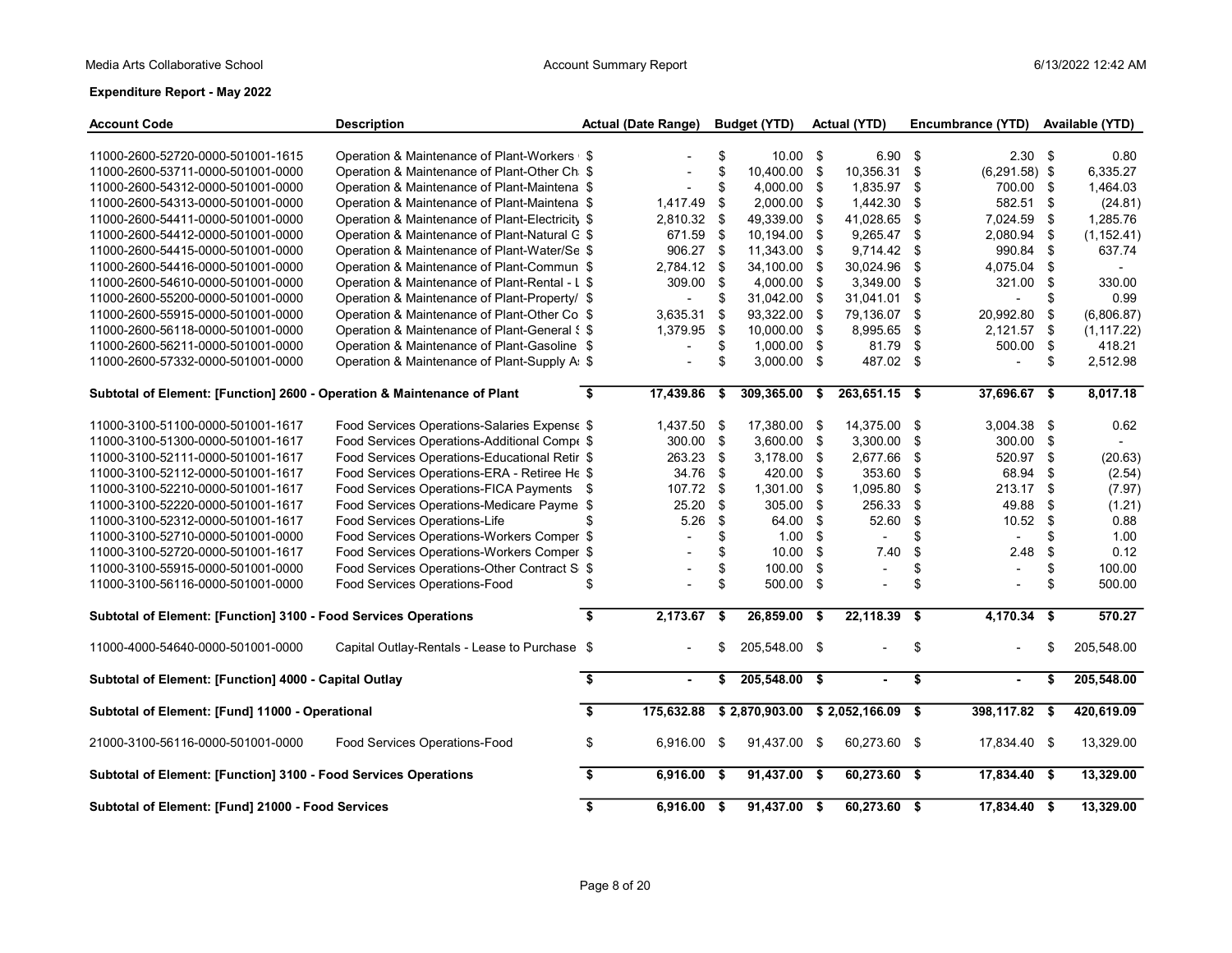| <b>Account Code</b>                                              | <b>Description</b>                            | <b>Actual (Date Range)</b>           |               |                           | <b>Budget (YTD)</b> |      | <b>Actual (YTD)</b> |      | Encumbrance (YTD)        |      | Available (YTD) |
|------------------------------------------------------------------|-----------------------------------------------|--------------------------------------|---------------|---------------------------|---------------------|------|---------------------|------|--------------------------|------|-----------------|
|                                                                  |                                               |                                      |               |                           |                     |      |                     |      |                          |      |                 |
| 23000-1000-55915-1010-501001-0000                                | Instruction-Other Contract Services           | \$                                   |               | \$                        | 250.00 \$           |      | $\blacksquare$      | \$   |                          | \$   | 250.00          |
| 23000-1000-55915-9000-501001-0000                                | <b>Instruction-Other Contract Services</b>    | \$                                   | 1,270.00      | $\boldsymbol{\mathsf{S}}$ | $3,500.00$ \$       |      | 1,270.00            | \$   | $\overline{\phantom{a}}$ | \$   | 2,230.00        |
| 23000-1000-56118-1010-501001-0000                                | Instruction-General Supplies and Materials    | \$                                   |               | \$                        | 250.00 \$           |      | 2,501.54            | \$   | 796.42                   | \$   | (3,047.96)      |
| 23000-1000-56118-9000-501001-0000                                | Instruction-General Supplies and Materials    | \$                                   | 878.77        | \$                        | 2,500.00 \$         |      | 1,804.69 \$         |      | 294.28 \$                |      | 401.03          |
| Subtotal of Element: [Function] 1000 - Instruction               |                                               | $\overline{\boldsymbol{\mathsf{s}}}$ | $2,148.77$ \$ |                           | $6,500.00$ \$       |      | $5,576.23$ \$       |      | $1,090.70$ \$            |      | (166.93)        |
| Subtotal of Element: [Fund] 23000 - Non-Instructional Support    |                                               | $\overline{\mathbf{s}}$              | $2,148.77$ \$ |                           | $6,500.00$ \$       |      | $5,576.23$ \$       |      | $1,090.70$ \$            |      | (166.93)        |
| 24101-1000-51100-2000-501001-1712                                | Instruction-Salaries Expense                  | \$                                   | 3,772.22 \$   |                           | 42,578.00           | - \$ | 35,032.61           | \$   | 7,544.42 \$              |      | 0.97            |
| 24101-1000-52111-2000-501001-1712                                | Instruction-Educational Retirement            | \$                                   | 571.48 \$     |                           | 6,447.00 \$         |      | 5,307.34            | \$   | 1,159.63 \$              |      | (19.97)         |
| 24101-1000-52112-2000-501001-1712                                | Instruction-ERA - Retiree Health              | \$                                   | 75.44 \$      |                           | 851.00 \$           |      | 700.61              | \$   | 153.08 \$                |      | (2.69)          |
| 24101-1000-52210-2000-501001-1712                                | Instruction-FICA Payments                     | \$                                   | 222.98        | \$                        | 2,528.00 \$         |      | 2,083.35            | \$   | 457.42 \$                |      | (12.77)         |
| 24101-1000-52220-2000-501001-1712                                | Instruction-Medicare Payments                 | \$                                   | $52.14$ \$    |                           | 592.00 \$           |      | 487.16              | \$   | 106.97 \$                |      | (2.13)          |
| 24101-1000-52311-2000-501001-1712                                | Instruction-Health and Medical Premiums       | \$                                   | 303.88        | $\sqrt{3}$                | 3,057.00 \$         |      | 2,431.04            | \$   | 607.76 \$                |      | 18.20           |
| 24101-1000-52312-2000-501001-1712                                | Instruction-Life                              |                                      | $10.52$ \$    |                           | 119.00 \$           |      | 99.94               | \$   | $21.04$ \$               |      | (1.98)          |
| 24101-1000-52313-2000-501001-1712                                | <b>Instruction-Dental</b>                     | \$                                   | 18.60 \$      |                           | 214.00 \$           |      | 186.00              | \$   | 37.20 \$                 |      | (9.20)          |
| 24101-1000-52314-2000-501001-1712                                | Instruction-Vision                            | \$                                   | 4.06          | \$                        | 47.00 \$            |      | 40.60               | \$   | $8.12$ \$                |      | (1.72)          |
| 24101-1000-52315-2000-501001-1712                                | Instruction-Disability                        |                                      | $14.22$ \$    |                           | 154.00 \$           |      | 128.36              | \$   | 28.44                    | -\$  | (2.80)          |
| 24101-1000-52720-2000-501001-1712                                | Instruction-Workers Compensation Employe \$   |                                      |               | \$                        | 19.00 \$            |      | 13.80 \$            |      | $4.46$ \$                |      | 0.74            |
| Subtotal of Element: [Function] 1000 - Instruction               |                                               | $\overline{\mathbf{s}}$              | 5,045.54 \$   |                           | 56,606.00 \$        |      | 46,510.81           | - \$ | $10,128.54$ \$           |      | (33.35)         |
| 24101-2100-51100-0000-501001-1315                                | Support Services-Students-Salaries Expens \$  |                                      | 796.92 \$     |                           | 11.824.00           | - \$ | 10.230.16 \$        |      | 1,682.52 \$              |      | (88.68)         |
| 24101-2100-52111-0000-501001-1315                                | Support Services-Students-Educational Reti \$ |                                      | 120.74 \$     |                           | 1,790.00 \$         |      | 1,549.93            | \$   | 254.89 \$                |      | (14.82)         |
| 24101-2100-52112-0000-501001-1315                                | Support Services-Students-ERA - Retiree H \$  |                                      | 15.94 \$      |                           | 237.00 \$           |      | 204.60              | \$   | 33.64 \$                 |      | (1.24)          |
| 24101-2100-52210-0000-501001-1315                                | Support Services-Students-FICA Payments \$    |                                      | 46.20         | \$                        | 685.00 \$           |      | 593.07              | \$   | 99.07                    | \$   | (7.14)          |
| 24101-2100-52220-0000-501001-1315                                | Support Services-Students-Medicare Payme \$   |                                      | $10.82$ \$    |                           | 160.00 \$           |      | 138.82              | \$   | 23.16                    | -\$  | (1.98)          |
| 24101-2100-52311-0000-501001-1315                                | Support Services-Students-Health and Medi \$  |                                      | $71.22$ \$    |                           | 1,050.00 \$         |      | 907.40              | \$   | 142.44 \$                |      | 0.16            |
| 24101-2100-52312-0000-501001-1315                                | Support Services-Students-Life                | \$                                   | 0.76          | - \$                      | 12.00               | - \$ | 9.84                | \$   | $1.52$ \$                |      | 0.64            |
| 24101-2100-52313-0000-501001-1315                                | Support Services-Students-Dental              | \$                                   | $1.24$ \$     |                           | $19.00$ \$          |      | 16.00               | \$   | 2.48                     | - \$ | 0.52            |
| 24101-2100-52314-0000-501001-1315                                | Support Services-Students-Vision              | \$                                   | 0.56          | $\mathfrak{s}$            | $8.00$ \$           |      | $7.12$ \$           |      | $1.12$ \$                |      | (0.24)          |
| 24101-2100-52315-0000-501001-1315                                | Support Services-Students-Disability          | $\mathfrak{L}$                       | 2.78          | \$                        | 41.00               | - \$ | 35.37               | \$   | $5.56$ \$                |      | 0.07            |
| 24101-2100-52720-0000-501001-1315                                | Support Services-Students-Workers Compe \$    |                                      | $\mathbf{r}$  | \$                        | $2.00$ \$           |      | $1.23$ \$           |      | $0.33$ \$                |      | 0.44            |
| Subtotal of Element: [Function] 2100 - Support Services-Students |                                               | $\overline{\boldsymbol{\mathsf{s}}}$ | 1.067.18      | - \$                      | 15.828.00           | - \$ | 13.693.54 \$        |      | $2,246.73$ \$            |      | (112.27)        |
| Subtotal of Element: [Fund] 24101 - Title I - IASA               |                                               | \$                                   | $6,112.72$ \$ |                           | $72,434.00$ \$      |      | $60,204.35$ \$      |      | $12,375.27$ \$           |      | (145.62)        |
| 24106-1000-51100-2000-501001-1412                                | Instruction-Salaries Expense                  | \$                                   | 1,976.72 \$   |                           | 24,083.00           | - \$ | 19,807.48 \$        |      | 4,275.01 \$              |      | 0.51            |
| 24106-1000-52111-2000-501001-1412                                | Instruction-Educational Retirement            | \$                                   | 299.48 \$     |                           | 3,649.00 \$         |      | 3,000.88 \$         |      | 640.64 \$                |      | 7.48            |
| 24106-1000-52112-2000-501001-1412                                | Instruction-ERA - Retiree Health              | \$                                   | $39.54$ \$    |                           | 508.00 \$           |      | 396.20              | \$   | 84.55 \$                 |      | 27.25           |
| 24106-1000-52210-2000-501001-1412                                | Instruction-FICA Payments                     | \$                                   | 102.76 \$     |                           | 1,257.00 \$         |      | 1,030.76 \$         |      | 229.38 \$                |      | (3.14)          |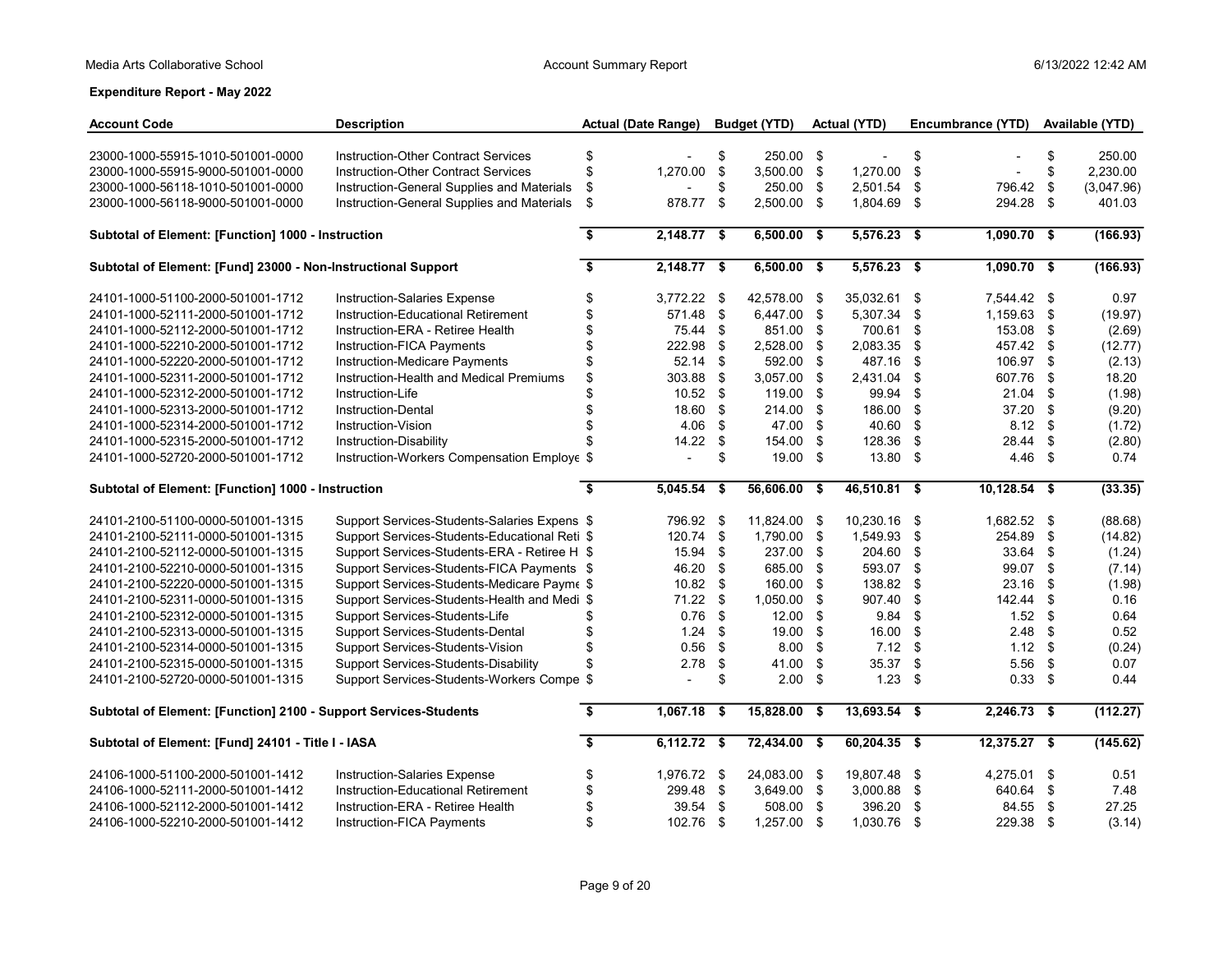| <b>Account Code</b>                                                         | <b>Description</b>                             |                         | <b>Actual (Date Range)</b> |      | <b>Budget (YTD)</b> | <b>Actual (YTD)</b> |            | Encumbrance (YTD) | Available (YTD) |
|-----------------------------------------------------------------------------|------------------------------------------------|-------------------------|----------------------------|------|---------------------|---------------------|------------|-------------------|-----------------|
| 24106-1000-52220-2000-501001-1412                                           | Instruction-Medicare Payments                  | \$                      | $24.04$ \$                 |      | 294.00 \$           | 241.12 \$           |            | 53.64 \$          | (0.76)          |
| 24106-1000-52311-2000-501001-1412                                           | Instruction-Health and Medical Premiums        | \$                      | 457.50                     | \$   | 5,695.00 \$         | 4,558.29 \$         |            | 915.00 \$         | 221.71          |
| 24106-1000-52312-2000-501001-1412                                           | Instruction-Life                               | \$                      | 2.90                       | S.   | 35.00 \$            | 29.11 \$            |            | 5.80              | \$<br>0.09      |
| 24106-1000-52313-2000-501001-1412                                           | Instruction-Dental                             | \$                      | 18.06                      | \$   | 217.00 \$           | 181.00 \$           |            | 36.12 \$          | (0.12)          |
| 24106-1000-52314-2000-501001-1412                                           | Instruction-Vision                             | \$                      | 3.48                       | \$   | 42.00 \$            | 34.88 \$            |            | 6.96 <sup>5</sup> | 0.16            |
| 24106-1000-52315-2000-501001-1412                                           | Instruction-Disability                         | \$                      | 6.88                       | \$   | 81.00 \$            | 68.40 \$            |            | 13.76 \$          | (1.16)          |
| 24106-1000-52720-2000-501001-1412                                           | Instruction-Workers Compensation Employe \$    |                         | $\overline{a}$             | \$   | $5.00$ \$           | $3.82$ \$           |            | $1.30$ \$         | (0.12)          |
| Subtotal of Element: [Function] 1000 - Instruction                          |                                                | Ŝ.                      | 2,931.36                   | - \$ | 35,866.00 \$        | $29,351.94$ \$      |            | $6,262.16$ \$     | 251.90          |
| Subtotal of Element: [Fund] 24106 - Entitlement IDEA-B                      |                                                | \$                      | $2,931.36$ \$              |      | $35,866.00$ \$      | $29,351.94$ \$      |            | $6,262.16$ \$     | 251.90          |
| 24154-1000-51300-1010-501001-1411                                           | Instruction-Additional Compensation            | \$                      |                            | \$   |                     | \$                  | \$         | 590.00 \$         | (590.00)        |
| 24154-1000-52111-1010-501001-1411                                           | Instruction-Educational Retirement             | \$                      |                            | \$   | $\overline{a}$      | \$                  | \$         | 89.40 \$          | (89.40)         |
| 24154-1000-52112-1010-501001-1411                                           | Instruction-ERA - Retiree Health               | \$                      |                            | \$   |                     | \$                  | \$         | $11.81$ \$        | (11.81)         |
| 24154-1000-52210-1010-501001-1411                                           | Instruction-FICA Payments                      | \$                      |                            | \$   |                     | \$                  | \$         | 33.80 \$          | (33.80)         |
| 24154-1000-52220-1010-501001-1411                                           | Instruction-Medicare Payments                  |                         |                            | \$   |                     | \$                  | \$         | $7.92$ \$         | (7.92)          |
| 24154-1000-52720-1010-501001-1411                                           | Instruction-Workers Compensation Employe \$    |                         |                            | \$   |                     | \$                  | \$         | 0.11 <sup>5</sup> | (0.11)          |
| 24154-1000-53330-1010-501001-0000                                           | Instruction-Professional Development           | \$                      |                            | \$   | 8,840.00 \$         | 8,107.00            | $^{\circ}$ |                   | \$<br>733.00    |
| Subtotal of Element: [Function] 1000 - Instruction                          |                                                | $\overline{\mathbf{s}}$ | $\mathbf{r}$               | \$   | $8,840.00$ \$       | $8,107.00$ \$       |            | $733.04$ \$       | (0.04)          |
| Subtotal of Element: [Fund] 24154 - Teacher/Principal Training & Recruiting |                                                | $\overline{\mathbf{s}}$ |                            | \$   | $8,840.00$ \$       | $8,107.00$ \$       |            | $733.04$ \$       | (0.04)          |
| 24183-3100-57332-0000-501001-0000                                           | Food Services Operations-Supply Assets (\$ \$  |                         |                            | \$   | 9,400.00 \$         |                     | \$         |                   | \$<br>9,400.00  |
| Subtotal of Element: [Function] 3100 - Food Services Operations             |                                                | \$                      | $\sim$                     | \$   | $9,400.00$ \$       | $\blacksquare$      | \$         | $\sim$            | \$<br>9,400.00  |
| Subtotal of Element: [Fund] 24183 - USDA Equipment Assistance Program       |                                                | \$                      |                            | \$   | $9,400.00$ \$       |                     | \$         |                   | \$<br>9,400.00  |
| 24189-1000-56118-1010-501001-0000                                           | Instruction-General Supplies and Materials     | -\$                     |                            | \$   | 2,654.00 \$         |                     | \$         |                   | \$<br>2,654.00  |
| 24189-1000-57332-1010-501001-0000                                           | Instruction-Supply Assets (\$5,000 or Less) \$ |                         |                            | \$   | 10,000.00 \$        | 10,000.00 \$        |            |                   | \$              |
| Subtotal of Element: [Function] 1000 - Instruction                          |                                                | \$                      | $\sim$                     | \$   | 12,654.00 \$        | $10,000.00$ \$      |            |                   | \$<br>2,654.00  |
| Subtotal of Element: [Fund] 24189 - Title IV - Student Support              |                                                | $\overline{\mathbf{3}}$ |                            | \$   | $12,654.00$ \$      | $10,000.00$ \$      |            |                   | \$<br>2,654.00  |
| 24301-1000-57332-1010-501001-0000                                           | Instruction-Supply Assets (\$5,000 or Less)    | - \$                    |                            | \$   | 10,943.00 \$        | $\overline{a}$      | \$         | 10,942.71 \$      | 0.29            |
| Subtotal of Element: [Function] 1000 - Instruction                          |                                                | \$                      |                            | \$   | $10,943.00$ \$      | $\blacksquare$      | \$         | $10,942.71$ \$    | 0.29            |
| Subtotal of Element: [Fund] 24301 - CARES Act                               |                                                | \$                      |                            | \$   | $10,943.00$ \$      |                     | \$         | 10,942.71 \$      | 0.29            |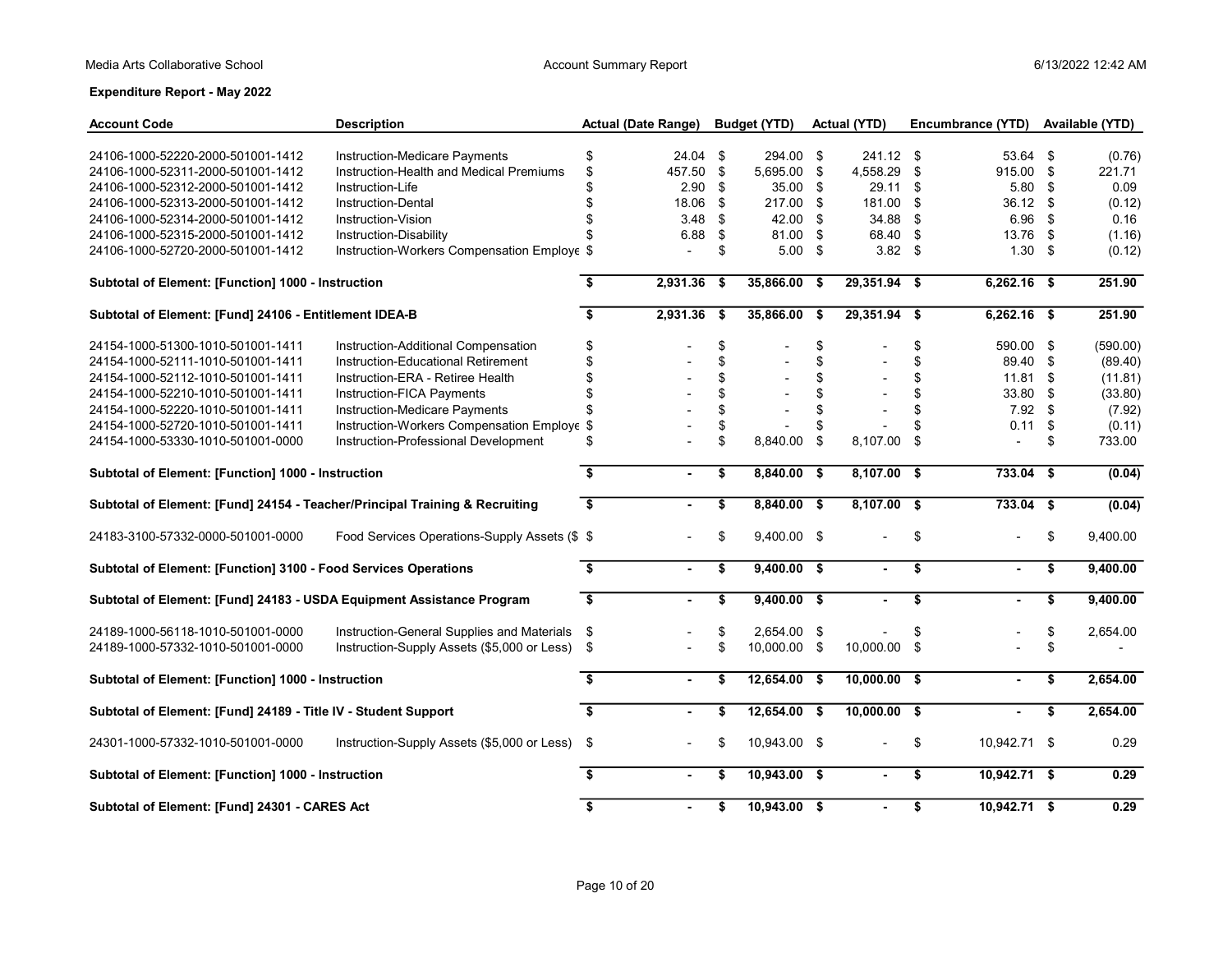| <b>Account Code</b>                                                     | <b>Description</b>                            |                         | <b>Actual (Date Range)</b> |      | <b>Budget (YTD)</b> | Actual (YTD)         | Encumbrance (YTD) Available (YTD) |      |            |
|-------------------------------------------------------------------------|-----------------------------------------------|-------------------------|----------------------------|------|---------------------|----------------------|-----------------------------------|------|------------|
| 24308-1000-51100-4020-501001-1411                                       | Instruction-Salaries Expense                  | \$                      | 3,973.30 \$                |      | 47,810.00 \$        | 39,792.73 \$         | 7,946.46 \$                       |      | 70.81      |
| 24308-1000-52111-4020-501001-1411                                       | Instruction-Educational Retirement            | \$                      | 601.96                     | \$   | 7,243.00 \$         | 6,028.62 \$          | $1,221.42$ \$                     |      | (7.04)     |
| 24308-1000-52112-4020-501001-1411                                       | Instruction-ERA - Retiree Health              | \$                      | 79.46                      | - \$ | 956.00 \$           | 795.81 \$            | 161.24 \$                         |      | (1.05)     |
| 24308-1000-52210-4020-501001-1411                                       | Instruction-FICA Payments                     | \$                      | 231.06                     | \$   | 2,802.00 \$         | 2,330.99 \$          | 475.85 \$                         |      | (4.84)     |
| 24308-1000-52220-4020-501001-1411                                       | Instruction-Medicare Payments                 | \$                      | 54.04                      | \$   | 655.00 \$           | 545.20               | \$<br>111.31                      | \$   | (1.51)     |
| 24308-1000-52311-4020-501001-1411                                       | Instruction-Health and Medical Premiums       | \$                      | 354.54                     | -\$  | 3,911.00 \$         | 3,195.18             | \$<br>709.08                      | \$   | 6.74       |
| 24308-1000-52312-4020-501001-1411                                       | Instruction-Life                              | \$                      | $3.82$ \$                  |      | 46.00 \$            | 38.31                | \$<br>7.64                        | \$   | 0.05       |
| 24308-1000-52313-4020-501001-1411                                       | Instruction-Dental                            | \$                      | 12.50                      | \$   | $\blacksquare$      | \$<br>75.04          | \$<br>25.00                       | \$   | (100.04)   |
| 24308-1000-52314-4020-501001-1411                                       | Instruction-Vision                            | $\mathfrak{L}$          | 2.74                       | \$   | 30.00               | \$<br>24.66          | \$<br>5.48                        | \$   | (0.14)     |
| 24308-1000-52720-4020-501001-1411                                       | Instruction-Workers Compensation Employe \$   |                         | $\overline{a}$             | \$   | $7.00$ \$           | $5.03$ \$            | 1.63                              | \$   | 0.34       |
| 24308-1000-53330-1010-501001-0000                                       | Instruction-Professional Development          | \$                      |                            | \$   | 4,393.00 \$         | 4,393.00             | \$                                | \$   |            |
| 24308-1000-56118-1010-501001-0000                                       | Instruction-General Supplies and Materials    | \$                      | $\overline{\phantom{a}}$   | \$   | 4,121.00 \$         | 4,121.00 \$          | $\overline{\phantom{a}}$          | \$   |            |
| 24308-1000-57332-1010-501001-0000                                       | Instruction-Supply Assets (\$5,000 or Less)   | \$                      | $\overline{a}$             | \$   | 55,263.00 \$        | 49,000.00 \$         | $\overline{a}$                    | \$   | 6,263.00   |
| Subtotal of Element: [Function] 1000 - Instruction                      |                                               | $\overline{\mathbf{s}}$ | $5,313.42$ \$              |      | $127,237.00$ \$     | 110,345.57 \$        | $10,665.11$ \$                    |      | 6,226.32   |
| 24308-2100-55915-4025-501001-0000                                       | Support Services-Students-Other Contract S \$ |                         |                            | \$   | 23,481.00 \$        |                      | \$                                | \$   | 23,481.00  |
| Subtotal of Element: [Function] 2100 - Support Services-Students        |                                               | \$                      | $\mathbf{r}$               | \$   | $23,481.00$ \$      |                      | \$                                | \$   | 23,481.00  |
| 24308-2600-55915-0000-501001-0000                                       | Operation & Maintenance of Plant-Other Co \$  |                         |                            | \$   | 10,000.00 \$        |                      | \$                                | \$   | 10,000.00  |
| 24308-2600-57331-0000-501001-0000                                       | Operation & Maintenance of Plant-Fixed Ass \$ |                         |                            | \$   | 17,500.00 \$        |                      | \$                                | \$   | 17,500.00  |
| 24308-2600-57332-0000-501001-0000                                       | Operation & Maintenance of Plant-Supply A: \$ |                         | $\blacksquare$             | \$   | 7,500.00 \$         | $\blacksquare$       | \$                                | \$   | 7,500.00   |
| Subtotal of Element: [Function] 2600 - Operation & Maintenance of Plant |                                               | \$                      |                            | \$   | $35,000.00$ \$      |                      | \$                                | \$   | 35,000.00  |
| 24308-4000-54500-0000-501001-0000                                       | <b>Capital Outlay-Construction Services</b>   | \$                      |                            | \$   | 30,000.00 \$        |                      | \$                                | \$   | 30,000.00  |
| Subtotal of Element: [Function] 4000 - Capital Outlay                   |                                               | \$                      | $\sim$                     | \$   | $30,000.00$ \$      | $\sim$               | \$<br>$\sim$                      | \$   | 30,000.00  |
| Subtotal of Element: [Fund] 24308 - ESSER II                            |                                               | $\overline{\mathbf{s}}$ | $5,313.42$ \$              |      | 215,718.00 \$       | $110,345.57$ \$      | $10,665.11$ \$                    |      | 94,707.32  |
| 24309-2100-51300-0000-501001-0000                                       | Support Services-Students-Additional Comp \$  |                         |                            | \$   |                     | \$                   | \$<br>$3,600.00$ \$               |      | (3,600.00) |
| 24309-2100-52111-0000-501001-0000                                       | Support Services-Students-Educational Reti \$ |                         |                            | \$   |                     | \$                   | \$<br>545.35 \$                   |      | (545.35)   |
| 24309-2100-52112-0000-501001-0000                                       | Support Services-Students-ERA - Retiree H \$  |                         |                            | \$   |                     | \$                   | \$<br>71.90 \$                    |      | (71.90)    |
| 24309-2100-52210-0000-501001-0000                                       | Support Services-Students-FICA Payments \$    |                         |                            | \$   |                     | \$                   | \$<br>213.23                      | - \$ | (213.23)   |
| 24309-2100-52220-0000-501001-0000                                       | Support Services-Students-Medicare Payme \$   |                         |                            | \$   | $\overline{a}$      | \$                   | \$<br>49.94 \$                    |      | (49.94)    |
| 24309-2100-52720-0000-501001-0000                                       | Support Services-Students-Workers Compe \$    |                         |                            | \$   |                     | \$                   | \$<br>$0.72$ \$                   |      | (0.72)     |
| 24309-2100-53330-0000-501001-0000                                       | Support Services-Students-Professional Dev \$ |                         |                            | \$   | 5,000.00            | \$<br>$\blacksquare$ | \$<br>$\overline{\phantom{a}}$    | \$   | 5,000.00   |
| 24309-2100-55915-0000-501001-0000                                       | Support Services-Students-Other Contract S \$ |                         |                            | \$   | 5,000.00            | \$                   | \$                                | \$   | 5,000.00   |
| 24309-2100-56118-0000-501001-0000                                       | Support Services-Students-General Supplie: \$ |                         | $\overline{\phantom{a}}$   | \$   | 5,000.00 \$         | $\blacksquare$       | \$                                | \$   | 5,000.00   |
| Subtotal of Element: [Function] 2100 - Support Services-Students        |                                               | \$                      |                            | \$   | 15,000.00 \$        |                      | \$<br>$4,481.14$ \$               |      | 10,518.86  |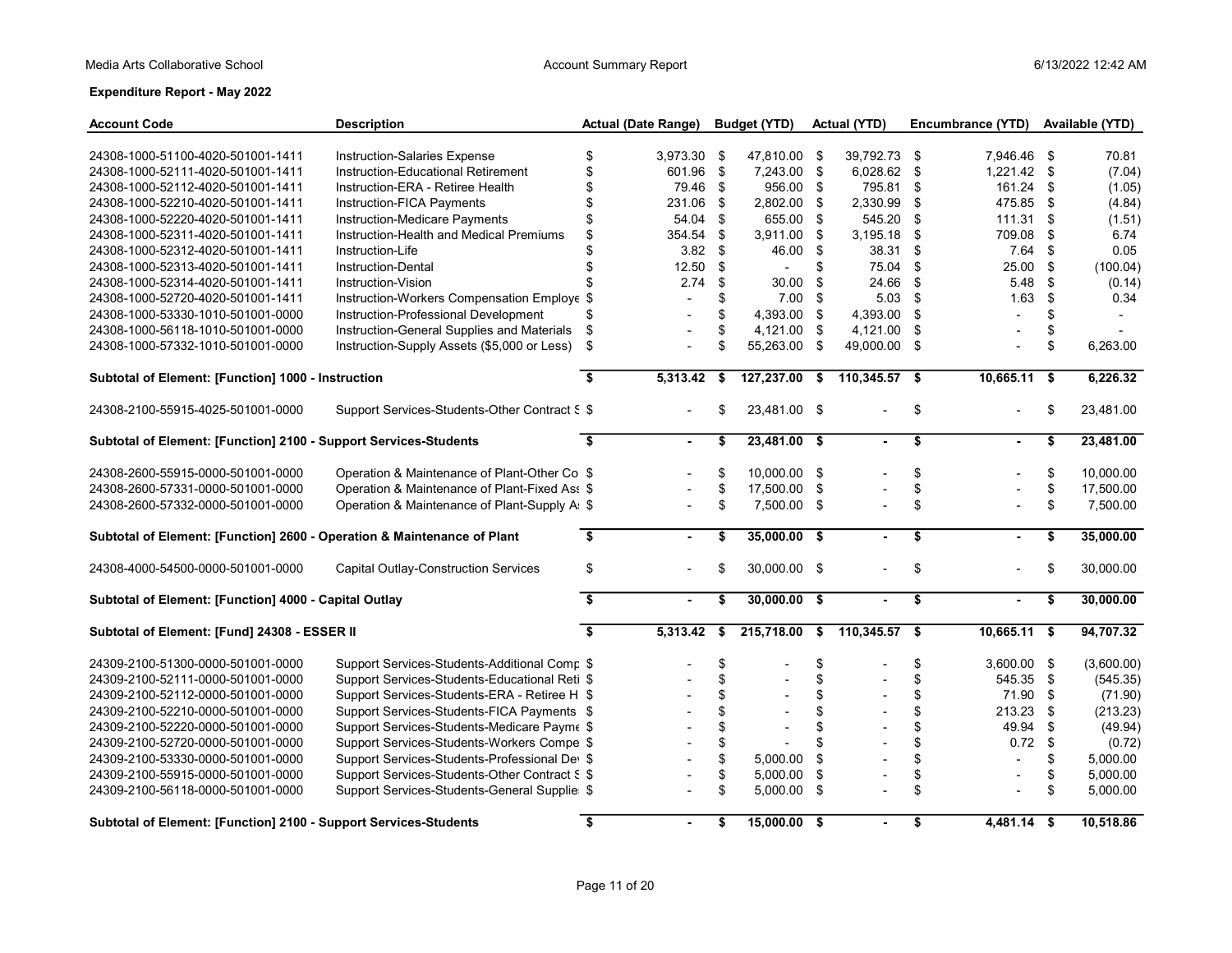| <b>Account Code</b>                                                     | <b>Description</b>                                                             |                         | <b>Actual (Date Range)</b> | <b>Budget (YTD)</b>  |     | <b>Actual (YTD)</b>      |     | Encumbrance (YTD) | Available (YTD)   |
|-------------------------------------------------------------------------|--------------------------------------------------------------------------------|-------------------------|----------------------------|----------------------|-----|--------------------------|-----|-------------------|-------------------|
|                                                                         |                                                                                |                         |                            |                      |     |                          |     |                   |                   |
| Subtotal of Element: [Fund] 24309 - CRRSA - Social Emotional Learning   |                                                                                | \$                      | $\blacksquare$             | \$<br>$15,000.00$ \$ |     | $\blacksquare$           | \$  | 4,481.14 \$       | 10,518.86         |
| 24316-2600-56118-0000-501001-0000                                       | Operation & Maintenance of Plant-General § \$                                  |                         |                            | \$                   | \$  |                          | \$  | 3,090.00 \$       | (3,090.00)        |
| 24316-2600-57332-0000-501001-0000                                       | Operation & Maintenance of Plant-Supply A: \$                                  |                         |                            | \$<br>6,195.00 \$    |     | $3,105.00$ \$            |     |                   | \$<br>3,090.00    |
| Subtotal of Element: [Function] 2600 - Operation & Maintenance of Plant |                                                                                | \$                      | $\sim$                     | \$<br>$6,195.00$ \$  |     | $3,105.00$ \$            |     | $3,090.00$ \$     |                   |
| Subtotal of Element: [Fund] 24316 - ESSERII Air Quality                 |                                                                                | $\overline{\bullet}$    | $\sim$                     | \$<br>6,195.00 \$    |     | $3,105.00$ \$            |     | $3,090.00$ \$     |                   |
| 24330-1000-51100-2000-501001-1712                                       | <b>Instruction-Salaries Expense</b>                                            | \$                      |                            | \$                   |     |                          | \$  | 339.38            | \$<br>(339.38)    |
| 24330-1000-51100-4020-501001-1411                                       | Instruction-Salaries Expense                                                   | \$                      | 3,841.28                   | \$<br>50,660.00      | \$. | 43,037.44                | \$  | 8,421.00          | \$<br>(798.44)    |
| 24330-1000-51300-1010-501001-1411                                       | Instruction-Additional Compensation                                            | \$                      |                            | \$                   |     |                          | \$  | 6,010.00          | \$<br>(6,010.00)  |
| 24330-1000-52111-1010-501001-1411                                       | Instruction-Educational Retirement                                             | \$                      |                            | \$                   |     |                          | \$  | 894.23            | \$<br>(894.23)    |
| 24330-1000-52111-2000-501001-1712                                       | Instruction-Educational Retirement                                             | \$                      |                            | \$                   |     |                          |     | 34.76             | \$<br>(34.76)     |
| 24330-1000-52111-4020-501001-1411                                       | Instruction-Educational Retirement                                             | \$                      | 581.96                     | \$<br>7,676.00       | \$  | 6,520.32                 | \$  | 1,258.22          | \$<br>(102.54)    |
| 24330-1000-52112-1010-501001-1411                                       | Instruction-ERA - Retiree Health                                               | \$                      |                            | \$                   | \$  |                          | \$  | 118.08            | \$<br>(118.08)    |
| 24330-1000-52112-2000-501001-1712                                       | Instruction-ERA - Retiree Health                                               | \$                      |                            | \$                   | \$  |                          | \$  | 4.60              | \$<br>(4.60)      |
| 24330-1000-52112-4020-501001-1411                                       | Instruction-ERA - Retiree Health                                               | \$                      | 76.84                      | \$<br>1,013.00       | \$  | 860.85                   | \$  | 166.10            | \$<br>(13.95)     |
| 24330-1000-52210-1010-501001-1411                                       | Instruction-FICA Payments                                                      | \$                      |                            | \$                   |     |                          | \$  | 351.27            | \$<br>(351.27)    |
| 24330-1000-52210-2000-501001-1712                                       | Instruction-FICA Payments                                                      | \$                      |                            | \$                   |     |                          |     | 13.72             | \$<br>(13.72)     |
| 24330-1000-52210-4020-501001-1411                                       | Instruction-FICA Payments                                                      | \$                      | 225.16                     | \$<br>3,071.00       | \$  | 2,561.69                 | \$  | 488.75            | \$<br>20.56       |
| 24330-1000-52220-1010-501001-1411                                       | Instruction-Medicare Payments                                                  | \$                      |                            | \$                   | \$  | $\overline{a}$           | \$  | 82.16             | \$<br>(82.16)     |
| 24330-1000-52220-2000-501001-1712                                       | Instruction-Medicare Payments                                                  | \$                      |                            | \$                   |     |                          | \$  | 3.21              | \$<br>(3.21)      |
| 24330-1000-52220-4020-501001-1411                                       | Instruction-Medicare Payments                                                  | \$                      | 52.65                      | \$<br>718.00         | \$  | 599.05                   | \$  | 114.32            | \$<br>4.63        |
| 24330-1000-52311-4020-501001-1411                                       | Instruction-Health and Medical Premiums                                        | \$                      | 301.30                     | \$<br>1,447.00 \$    |     | 1,947.60                 | \$  | 602.60            | \$<br>(1, 103.20) |
| 24330-1000-52312-4020-501001-1411                                       | Instruction-Life                                                               |                         | 3.70                       | \$<br>49.00 \$       |     | 40.29                    | \$  | 7.40              | \$<br>1.31        |
| 24330-1000-52313-4020-501001-1411                                       | <b>Instruction-Dental</b>                                                      | \$                      | 26.66                      | \$<br>11.00 \$       |     | 126.92                   | \$  | 53.32             | \$<br>(169.24)    |
| 24330-1000-52314-4020-501001-1411                                       | Instruction-Vision                                                             | \$                      | 4.66                       | \$<br>$11.00$ \$     |     | 25.56                    | \$  | 9.32              | \$<br>(23.88)     |
| 24330-1000-52315-4020-501001-1411                                       | Instruction-Disability                                                         |                         | 8.20                       | \$<br>115.00         | \$  | 94.26                    | \$  | 16.40             | \$<br>4.34        |
| 24330-1000-52720-1010-501001-1411                                       | Instruction-Workers Compensation Employe \$                                    |                         |                            | \$                   | \$  | $\overline{\phantom{a}}$ | \$  | 1.18              | \$<br>(1.18)      |
| 24330-1000-52720-2000-501001-1712                                       | Instruction-Workers Compensation Employe \$                                    |                         |                            | \$                   | \$  |                          | \$  | 0.14              | \$<br>(0.14)      |
| 24330-1000-52720-4020-501001-1411                                       | Instruction-Workers Compensation Employe \$                                    |                         |                            | \$<br>7.00           | \$  | 5.16                     | \$  | 1.64              | \$<br>0.20        |
| 24330-1000-53330-1010-501001-0000                                       | Instruction-Professional Development                                           | \$                      |                            | \$<br>9,000.00       | \$  | $\blacksquare$           | \$  |                   | \$<br>9,000.00    |
| 24330-1000-55915-4020-501001-0000                                       | <b>Instruction-Other Contract Services</b>                                     | \$                      | $\overline{a}$             | \$<br>180,770.00     | \$  |                          | \$  |                   | \$<br>180,770.00  |
| 24330-1000-57332-1010-501001-0000                                       | Instruction-Supply Assets (\$5,000 or Less)                                    | \$                      |                            | \$<br>254,096.00     | \$  | 172,620.04               | -\$ | 44,170.00         | \$<br>37,305.96   |
| Subtotal of Element: [Function] 1000 - Instruction                      |                                                                                | $\overline{\mathbf{3}}$ | $5,122.41$ \$              | $508,644.00$ \$      |     | 228,439.18 \$            |     | $63,161.80$ \$    | 217,043.02        |
| 24330-2300-55400-0000-501001-0000                                       | Support Services-General Administration-Ac \$                                  |                         |                            | \$<br>15,000.00 \$   |     | 4,816.31 \$              |     |                   | \$<br>10,183.69   |
|                                                                         | Subtotal of Element: [Function] 2300 - Support Services-General Administration | $\overline{\mathbf{s}}$ |                            | \$<br>15,000.00 \$   |     | $4,816.31$ \$            |     |                   | \$<br>10,183.69   |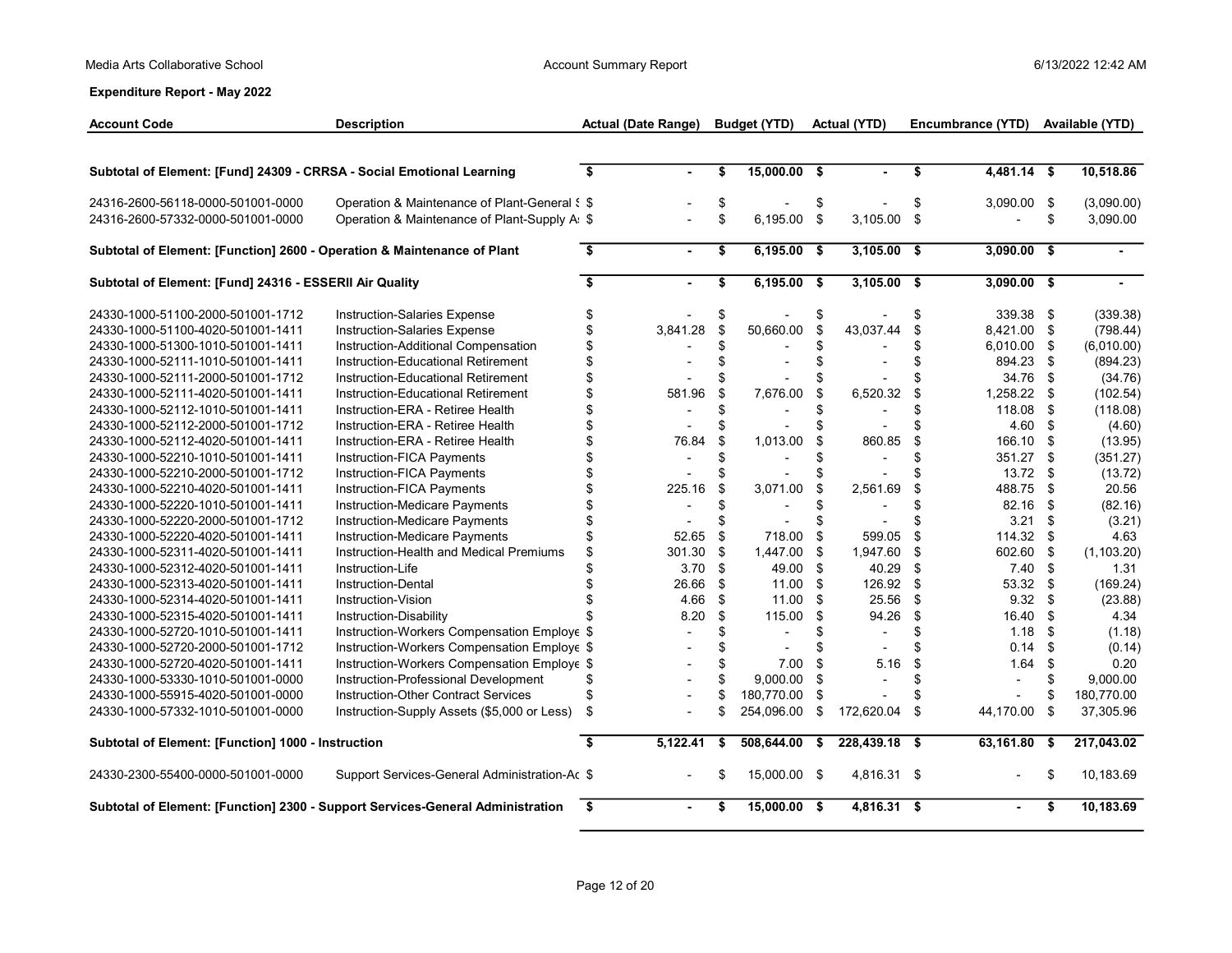| <b>Account Code</b>                                                                                         | <b>Description</b>                                                                                                                            | <b>Actual (Date Range)</b> |                |          | <b>Budget (YTD)</b>                          | <b>Actual (YTD)</b>                         | Encumbrance (YTD)            |                         | Available (YTD)                    |
|-------------------------------------------------------------------------------------------------------------|-----------------------------------------------------------------------------------------------------------------------------------------------|----------------------------|----------------|----------|----------------------------------------------|---------------------------------------------|------------------------------|-------------------------|------------------------------------|
| Subtotal of Element: [Fund] 24330 - ESSER III                                                               |                                                                                                                                               | \$                         | $5,122.41$ \$  |          | 523,644.00 \$                                | 233,255.49 \$                               | 63,161.80                    | \$                      | 227,226.71                         |
| 26222-1000-57332-1010-501001-0000<br>26222-1000-57332-3000-501001-0000                                      | Instruction-Supply Assets (\$5,000 or Less)<br>Instruction-Supply Assets (\$5,000 or Less) \$                                                 | \$                         |                | \$<br>\$ | 54,000.00 \$                                 | 54,000.00 \$                                | \$                           | \$<br>\$                | (54,000.00)<br>54,000.00           |
| Subtotal of Element: [Function] 1000 - Instruction                                                          |                                                                                                                                               | \$                         | $\blacksquare$ | \$       | 54,000.00 \$                                 | $54,000.00$ \$                              |                              | \$                      |                                    |
| Subtotal of Element: [Fund] 26222 - Emergency Connectivity Fund FCC                                         |                                                                                                                                               | \$                         |                | \$       | $54,000.00$ \$                               | $54,000.00$ \$                              |                              | \$                      |                                    |
| 27107-1000-56114-1010-501001-0000                                                                           | Instruction-Library And Audio-Visual                                                                                                          | \$                         |                | \$       | 2,813.00 \$                                  |                                             | \$                           | \$                      | 2,813.00                           |
| Subtotal of Element: [Function] 1000 - Instruction                                                          |                                                                                                                                               | $\overline{\mathbf{s}}$    | $\blacksquare$ | \$       | $2,813.00$ \$                                |                                             | \$                           | \$                      | 2,813.00                           |
| Subtotal of Element: [Fund] 27107 - 2012 GOBond Student Library SB-66                                       |                                                                                                                                               | $\overline{\mathbf{s}}$    |                | \$       | $2,813.00$ \$                                |                                             | \$                           | \$                      | 2,813.00                           |
| 27109-1000-56111-1010-501001-0000<br>27109-1000-56113-1010-501001-0000                                      | Instruction-Instructional Materials Cash - 50' \$<br>Instruction-Software                                                                     | \$                         |                | \$<br>\$ | 684.00 \$<br>2,881.00 \$                     | 683.25 \$<br>2,881.06 \$                    |                              | \$<br>\$                | 0.75<br>(0.06)                     |
| Subtotal of Element: [Function] 1000 - Instruction                                                          |                                                                                                                                               | \$                         | $\blacksquare$ | \$       | $3,565.00$ \$                                | $3,564.31$ \$                               |                              | \$                      | 0.69                               |
| Subtotal of Element: [Fund] 27109 - Instrucional Mats GAA of 2019                                           |                                                                                                                                               | $\overline{\mathbf{3}}$    | $\blacksquare$ | \$       | $3,565.00$ \$                                | $3,564.31$ \$                               |                              | $\overline{\mathbf{s}}$ | 0.69                               |
| 27502-1000-57332-1010-501001-0000                                                                           | Instruction-Supply Assets (\$5,000 or Less)                                                                                                   | - \$                       |                | \$       | 11,872.00 \$                                 | 11,872.00 \$                                |                              | \$                      | $\overline{\phantom{a}}$           |
| Subtotal of Element: [Function] 1000 - Instruction                                                          |                                                                                                                                               | \$                         |                | \$       | $11,872.00$ \$                               | $11,872.00$ \$                              |                              | \$                      |                                    |
| Subtotal of Element: [Fund] 27502 - CTE Next Gen                                                            |                                                                                                                                               | $\overline{\mathbf{s}}$    | $\blacksquare$ | \$       | $11,872.00$ \$                               | $11,872.00$ \$                              |                              | $\overline{\$}$         |                                    |
| 28211-2100-53414-0000-501001-0000<br>28211-2100-56118-0000-501001-0000<br>28211-2100-57332-0000-501001-0000 | Support Services-Students-Other Services \$<br>Support Services-Students-General Supplie: \$<br>Support Services-Students-Supply Assets (§ \$ |                            | 4,645.37 \$    | \$<br>\$ | 40,000.00 \$<br>25,520.00 \$<br>10,000.00 \$ | 10,210.37 \$<br>835.31 \$<br>$\overline{a}$ | \$<br>27,789.63<br>153.80 \$ | \$<br>\$                | 2,000.00<br>24,530.89<br>10,000.00 |
| Subtotal of Element: [Function] 2100 - Support Services-Students                                            |                                                                                                                                               | \$                         | 4,645.37 \$    |          | 75,520.00 \$                                 | 11,045.68 \$                                | 27,943.43 \$                 |                         | 36,530.89                          |
| Subtotal of Element: [Fund] 28211 - NM School COVID Testing                                                 |                                                                                                                                               | $\sqrt{2}$                 | 4,645.37 \$    |          | $75,520.00$ \$                               | $11,045.68$ \$                              | $27,943.43$ \$               |                         | 36,530.89                          |
| 31200-4000-54640-0000-501001-0000                                                                           | Capital Outlay-Rentals - Lease to Purchase \$                                                                                                 |                            | 17,128.92 \$   |          | 145,969.00 \$                                | 137,031.36 \$                               | 8,937.64 \$                  |                         |                                    |
| Subtotal of Element: [Function] 4000 - Capital Outlay                                                       |                                                                                                                                               | \$                         | $17,128.92$ \$ |          | 145,969.00 \$                                | 137,031.36 \$                               | $8,937.64$ \$                |                         |                                    |
| Subtotal of Element: [Fund] 31200 - Public School Capital Outlay                                            |                                                                                                                                               | \$                         |                |          | 17,128.92 \$ 145,969.00 \$                   | 137,031.36 \$                               | $8,937.64$ \$                |                         |                                    |
| 31400-4000-54500-0000-501001-0000                                                                           | Capital Outlay-Construction Services                                                                                                          | \$                         |                | \$       | 133,010.00 \$                                | 39,913.75 \$                                |                              | \$                      | 93.096.25                          |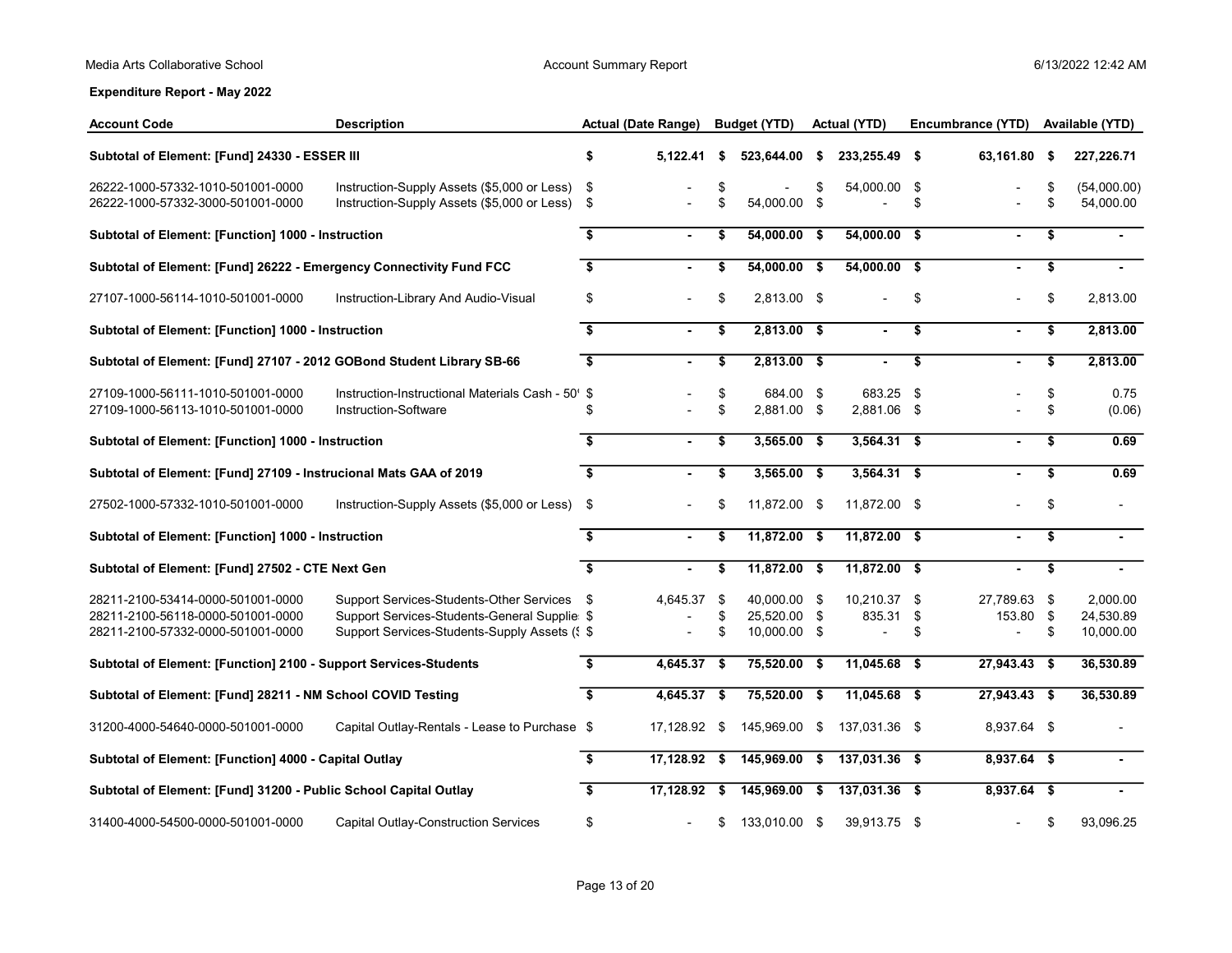| <b>Account Code</b>                                               | <b>Description</b>                              |     | <b>Actual (Date Range)</b> |      | <b>Budget (YTD)</b>       |      | <b>Actual (YTD)</b> |      | Encumbrance (YTD)        |      | Available (YTD) |
|-------------------------------------------------------------------|-------------------------------------------------|-----|----------------------------|------|---------------------------|------|---------------------|------|--------------------------|------|-----------------|
| 31400-4000-57331-0000-501001-0000                                 | Capital Outlay-Fixed Assets (More Than \$5, \$  |     | 9.703.71                   | -\$  | 9.704.00                  | -\$  | 9,703.71 \$         |      |                          |      | 0.29            |
| 31400-4000-57332-0000-501001-0000                                 | Capital Outlay-Supply Assets (\$5,000 or Les \$ |     |                            | \$   | 75,000.00 \$              |      | 6,988.58 \$         |      | 44,166.47                | \$   | 23,844.95       |
| Subtotal of Element: [Function] 4000 - Capital Outlay             |                                                 | \$  | 9,703.71                   | - \$ | $217,714.00$ \$           |      | 56,606.04 \$        |      | 44,166.47 \$             |      | 116,941.49      |
| Subtotal of Element: [Fund] 31400 - Special Capital Outlay-State  |                                                 | \$  | 9,703.71                   | - \$ | 217,714.00 \$             |      | 56,606.04 \$        |      | 44,166.47 \$             |      | 116,941.49      |
| 31600-4000-54500-0000-501001-0000                                 | Capital Outlay-Construction Services            | \$  | $\overline{\phantom{a}}$   | \$.  | 175.000.00                | - \$ | 65,799.36 \$        |      | 167,225.40 \$            |      | (58,024.76)     |
| 31600-4000-54640-0000-501001-0000                                 | Capital Outlay-Rentals - Lease to Purchase \$   |     |                            | \$   | 200,000.00                | -\$  | 51,386.76 \$        |      | 8,191.28                 | \$   | 140,421.96      |
| 31600-4000-57331-0000-501001-0000                                 | Capital Outlay-Fixed Assets (More Than \$5, \$  |     | 7,939.25                   | \$   | 100.000.00 \$             |      | 7,939.25            | - \$ | 2,000.00 \$              |      | 90,060.75       |
| 31600-4000-57332-0000-501001-0000                                 | Capital Outlay-Supply Assets (\$5,000 or Les \$ |     |                            | \$   | 107,930.00 \$             |      |                     | \$   | 1,000.00 \$              |      | 106,930.00      |
| Subtotal of Element: [Function] 4000 - Capital Outlay             |                                                 | s.  | 7,939.25                   | -\$  | 582,930.00                | \$   | 125, 125.37 \$      |      | 178,416.68               | - 56 | 279,387.95      |
| Subtotal of Element: [Fund] 31600 - Capital Improvements HB-33    |                                                 | Ŝ.  | 7,939.25                   | - \$ | 582,930.00                | \$   | 125, 125.37 \$      |      | 178,416.68               | S.   | 279,387.95      |
| 31701-4000-53414-0000-501001-0000                                 | Capital Outlay-Other Services                   | S   |                            | \$   |                           | \$   |                     | \$   | 5,000.00                 | - \$ | (5,000.00)      |
| 31701-4000-54500-0000-501001-0000                                 | Capital Outlay-Construction Services            | \$  |                            | \$   | 70,000.00                 | \$   |                     |      | 4,313.38                 | \$   | 65,686.62       |
| 31701-4000-56113-0000-501001-0000                                 | Capital Outlay-Software                         |     |                            | \$   | 40,000.00                 | \$   | 10,499.42           | \$   | $\overline{\phantom{a}}$ | \$   | 29,500.58       |
| 31701-4000-57331-0000-501001-0000                                 | Capital Outlay-Fixed Assets (More Than \$5, \$  |     |                            | \$   | 30,000.00                 | \$   |                     |      |                          | \$.  | 30,000.00       |
| 31701-4000-57332-0000-501001-0000                                 | Capital Outlay-Supply Assets (\$5,000 or Les \$ |     |                            | \$   | 68,259.00                 | \$   | 2,887.50            | -\$  | 38,827.54                | - \$ | 26,543.96       |
| Subtotal of Element: [Function] 4000 - Capital Outlay             |                                                 | \$  |                            | \$   | 208,259.00 \$             |      | 13,386.92 \$        |      | 48,140.92 \$             |      | 146,731.16      |
| Subtotal of Element: [Fund] 31701 - Capital Imprements SB-9 Local |                                                 | \$  |                            | \$   | 208,259.00 \$             |      | 13,386.92 \$        |      | 48,140.92 \$             |      | 146,731.16      |
| 31703-4000-57332-0000-501001-0000                                 | Capital Outlay-Supply Assets (\$5,000 or Les \$ |     |                            | \$   | 12,063.00 \$              |      | 5,983.00 \$         |      |                          | \$   | 6,080.00        |
| Subtotal of Element: [Function] 4000 - Capital Outlay             |                                                 | Ŝ.  |                            | \$   | 12,063.00 \$              |      | 5,983.00 \$         |      |                          | \$   | 6,080.00        |
| Subtotal of Element: [Fund] 31703 - SB-9 State Match Cash         |                                                 | \$  |                            | \$   | 12,063.00 \$              |      | 5,983.00 \$         |      |                          | \$   | 6,080.00        |
| Total                                                             |                                                 | \$. |                            |      | 243.594.81 \$5.194.239.00 |      | $$2.990.999.95$ \$  |      | 836.359.29               |      | \$1.366.879.76  |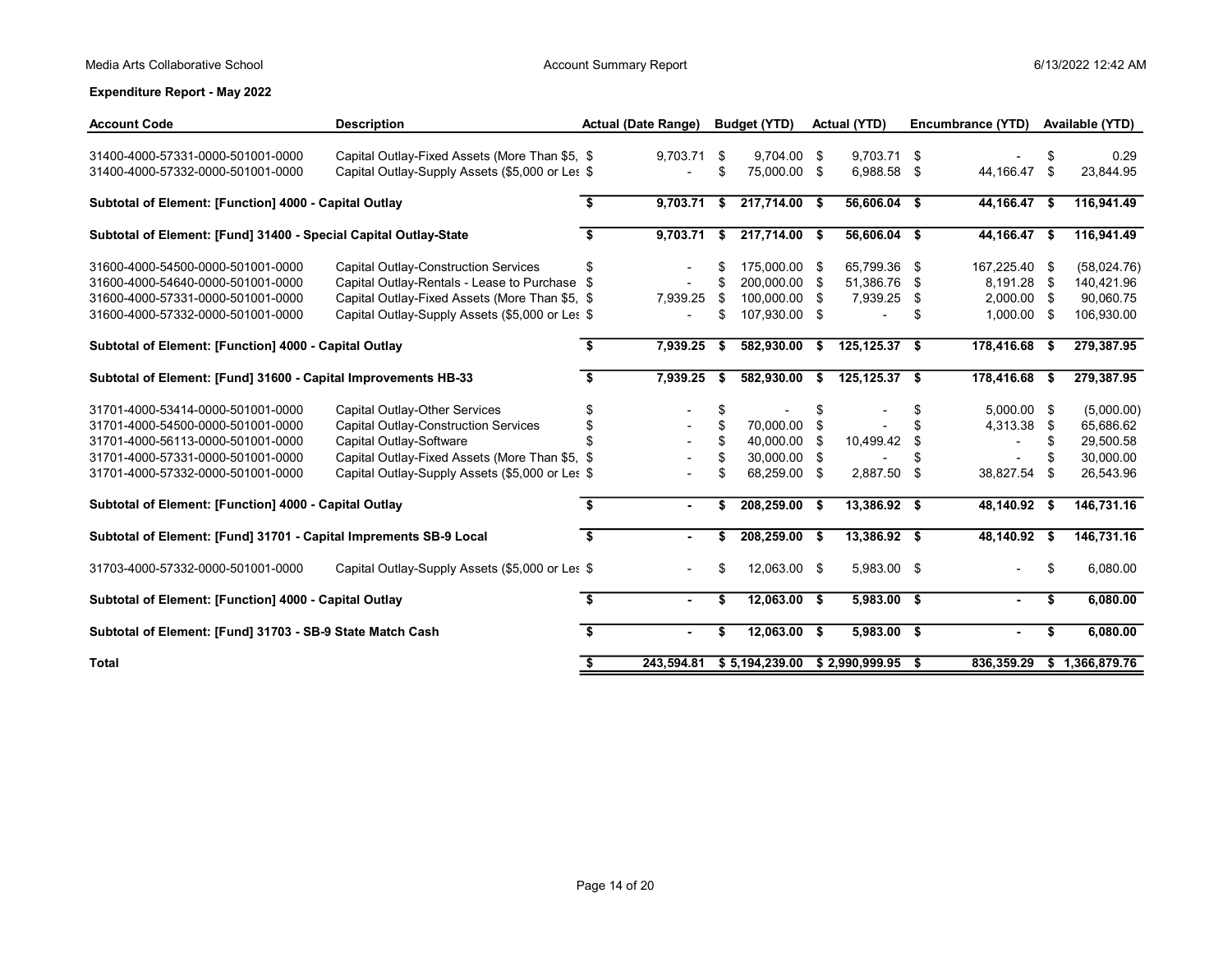| <b>Account Code</b>                                                    | <b>Description</b>                             |                         | <b>Actual (Date Range)</b> | <b>Budget (YTD)</b>                                            | <b>Actual (YTD)</b>                 | Encumbrance (YTD) |          | Available (YTD) |
|------------------------------------------------------------------------|------------------------------------------------|-------------------------|----------------------------|----------------------------------------------------------------|-------------------------------------|-------------------|----------|-----------------|
|                                                                        |                                                |                         |                            |                                                                |                                     |                   |          |                 |
| 11000-0000-32300-0000-501001-0000<br>11000-0000-41500-0000-501001-0000 | Unreserved Fund Balance<br>Investment Income   | \$<br>\$                | $(7.97)$ \$                | \$<br>$(451,774.00)$ \$<br>$(100.00)$ \$                       | $(451, 773.37)$ \$<br>$(131.07)$ \$ |                   | \$<br>\$ | (0.63)<br>31.07 |
| 11000-0000-41701-0000-501001-0000                                      | Fees - Activities                              | \$                      | $(743.00)$ \$              | $(1,500.00)$ \$                                                | $(2,968.00)$ \$                     |                   | \$       | 1,468.00        |
| 11000-0000-41702-0000-501001-0000                                      | Fees - Educational                             | \$                      |                            | \$<br>$(500.00)$ \$                                            | $\overline{a}$                      | \$                | \$       | (500.00)        |
| 11000-0000-41920-0000-501001-0000                                      | Contributions/Donations - Private Sources      | \$                      |                            | \$<br>$(19,585.00)$ \$                                         | $(19,584.97)$ \$                    |                   | \$       | (0.03)          |
| 11000-0000-41980-0000-501001-0000                                      | Refund of Prior Year's Expenditures            | \$                      |                            | \$<br>$(100.00)$ \$                                            | $\overline{\phantom{a}}$            | \$                |          | (100.00)        |
| 11000-0000-43101-0000-501001-0000                                      | <b>State Equalization Guarantee</b>            | \$                      |                            | $(198,942.30)$ \$ $(2,367,993.00)$ \$ $(2,169,050.56)$ \$      |                                     |                   | \$       | (198, 942.44)   |
| 11000-0000-43202-0000-501001-0000                                      | State Flow-through Grant                       | \$                      |                            | \$<br>$(29,351.00)$ \$                                         | $(29,350.35)$ \$                    |                   | \$       | (0.65)          |
| Subtotal of Element: [Function] 0000 - Revenue/Balance Sheet           |                                                | \$                      |                            | $(199, 693.27)$ \$ $(2, 870, 903.00)$ \$ $(2, 672, 858.32)$ \$ |                                     | $\blacksquare$    | \$       | (198, 044.68)   |
| Subtotal of Element: [Fund] 11000 - Operational                        |                                                | $\overline{\mathbf{s}}$ |                            | $(199, 693.27)$ \$ $(2, 870, 903.00)$ \$ $(2, 672, 858.32)$ \$ |                                     |                   | \$       | (198, 044.68)   |
| 21000-0000-32300-0000-501001-0000                                      | Unreserved Fund Balance                        | \$                      |                            | \$<br>$(2,500.00)$ \$                                          | $(4,057.11)$ \$                     |                   | \$       | 1,557.11        |
| 21000-0000-44500-0000-501001-0000                                      | Restricted Grants - Federal Flow-through       | \$                      |                            | \$<br>$(88,937.00)$ \$                                         | $(60, 169.65)$ \$                   |                   | \$       | (28, 767.35)    |
| Subtotal of Element: [Function] 0000 - Revenue/Balance Sheet           |                                                | \$                      | $\sim$                     | \$<br>$(91,437.00)$ \$                                         | $(64, 226.76)$ \$                   | $\blacksquare$    | \$       | (27, 210.24)    |
| Subtotal of Element: [Fund] 21000 - Food Services                      |                                                | $\overline{\mathbf{s}}$ |                            | \$<br>$(91, 437.00)$ \$                                        | $(64, 226.76)$ \$                   |                   | \$       | (27, 210.24)    |
| 23000-0000-32300-0000-501001-0000                                      | Unreserved Fund Balance                        | \$                      |                            | \$<br>$(1,500.00)$ \$                                          | $(925.31)$ \$                       |                   | \$       | (574.69)        |
| 23000-0000-41920-0000-501001-0000                                      | Contributions/Donations - Private Sources + \$ |                         | $(1,895.00)$ \$            | $(5,000.00)$ \$                                                | $(5,552.25)$ \$                     |                   | \$       | 552.25          |
| Subtotal of Element: [Function] 0000 - Revenue/Balance Sheet           |                                                | \$                      | $(1,895.00)$ \$            | $(6,500.00)$ \$                                                | $(6,477.56)$ \$                     |                   | \$       | (22.44)         |
| Subtotal of Element: [Fund] 23000 - Non-Instructional Support          |                                                | $\overline{\mathbf{s}}$ | $(1,895.00)$ \$            | $(6,500.00)$ \$                                                | $(6,477.56)$ \$                     |                   | \$       | (22.44)         |
| 24101-0000-44500-0000-501001-0000                                      | Restricted Grants - Federal Flow-through       | \$                      | $(6, 117.65)$ \$           | $(72, 434.00)$ \$                                              | $(47,978.91)$ \$                    |                   | \$       | (24, 455.09)    |
| Subtotal of Element: [Function] 0000 - Revenue/Balance Sheet           |                                                | $\sqrt{2}$              | $(6, 117.65)$ \$           | $(72, 434.00)$ \$                                              | $(47,978.91)$ \$                    | $\blacksquare$    | \$       | (24, 455.09)    |
| Subtotal of Element: [Fund] 24101 - Title I - IASA                     |                                                | $\overline{\mathbf{s}}$ | $(6,117.65)$ \$            | $(72, 434.00)$ \$                                              | $(47,978.91)$ \$                    |                   | \$       | (24, 455.09)    |
| 24106-0000-44500-0000-501001-0000                                      | Restricted Grants - Federal Flow-through       | \$                      | $(2,932.63)$ \$            | $(35,866.00)$ \$                                               | $(23,489.22)$ \$                    |                   | \$       | (12, 376.78)    |
| Subtotal of Element: [Function] 0000 - Revenue/Balance Sheet           |                                                | \$                      | $(2,932.63)$ \$            | $(35,866.00)$ \$                                               | $(23, 489.22)$ \$                   | $\blacksquare$    | \$       | (12, 376.78)    |
| Subtotal of Element: [Fund] 24106 - Entitlement IDEA-B                 |                                                | \$                      | $(2,932.63)$ \$            | $(35,866.00)$ \$                                               | $(23, 489.22)$ \$                   | $\blacksquare$    | \$       | (12, 376.78)    |
| 24154-0000-44500-0000-501001-0000                                      | Restricted Grants - Federal Flow-through       | \$                      |                            | \$<br>$(8,840.00)$ \$                                          | $(8, 107.00)$ \$                    |                   | \$       | (733.00)        |
| Subtotal of Element: [Function] 0000 - Revenue/Balance Sheet           |                                                | \$                      | $\blacksquare$             | \$<br>$(8,840.00)$ \$                                          | $(8, 107.00)$ \$                    |                   | \$       | (733.00)        |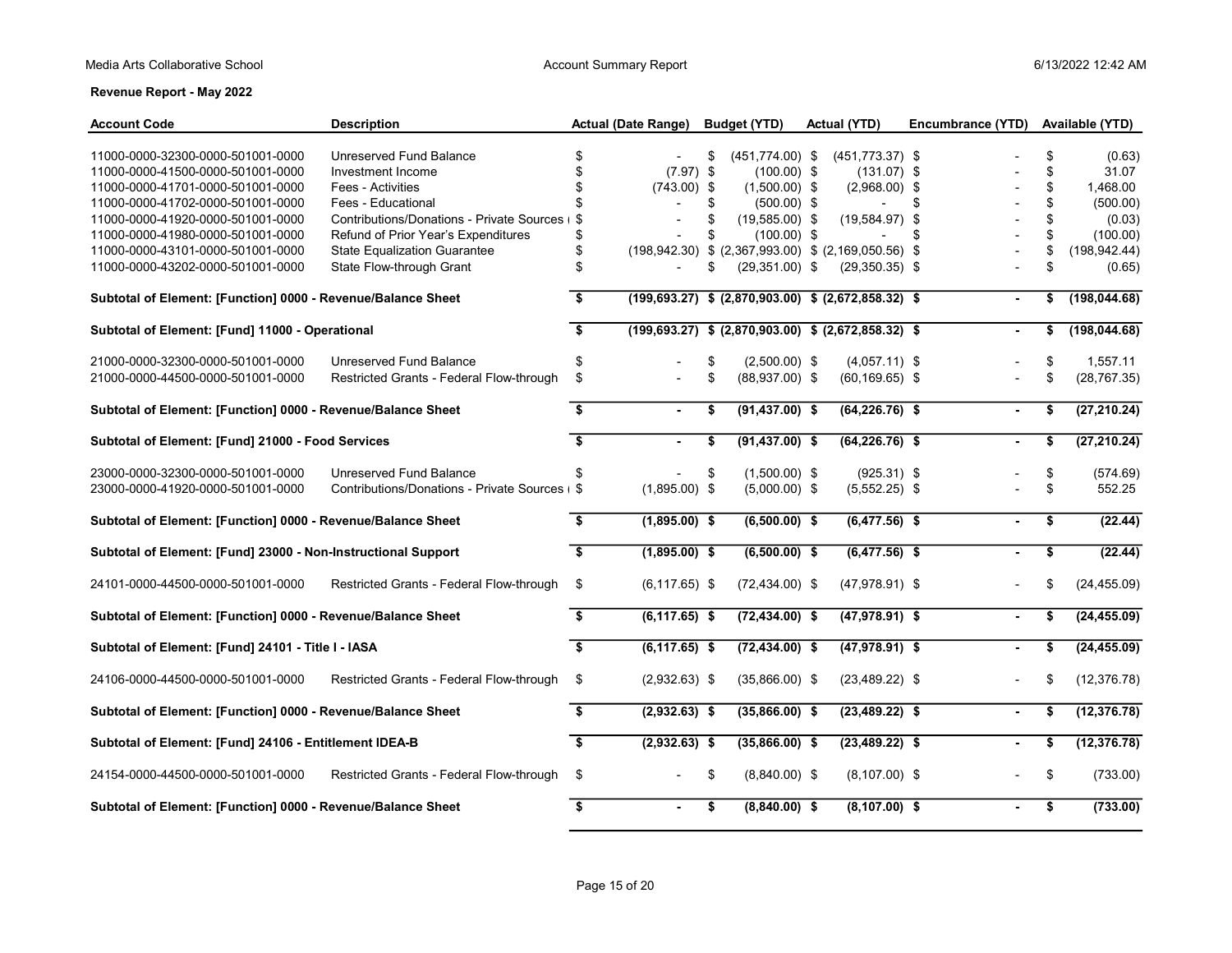| <b>Account Code</b>                                                         | <b>Description</b>                                                          | <b>Actual (Date Range)</b> |                |          | <b>Budget (YTD)</b>                 | <b>Actual (YTD)</b> | Encumbrance (YTD)    |          | Available (YTD) |  |
|-----------------------------------------------------------------------------|-----------------------------------------------------------------------------|----------------------------|----------------|----------|-------------------------------------|---------------------|----------------------|----------|-----------------|--|
| Subtotal of Element: [Fund] 24154 - Teacher/Principal Training & Recruiting |                                                                             | \$                         |                | \$       | $(8,840.00)$ \$                     | $(8, 107.00)$ \$    |                      | \$       | (733.00)        |  |
| 24183-0000-44500-0000-501001-0000                                           | Restricted Grants - Federal Flow-through                                    | \$                         |                | \$       | $(9,400.00)$ \$                     |                     | \$                   | \$       | (9,400.00)      |  |
| Subtotal of Element: [Function] 0000 - Revenue/Balance Sheet                |                                                                             | \$                         |                | \$       | $(9,400.00)$ \$                     |                     | \$                   | \$       | (9,400.00)      |  |
| Subtotal of Element: [Fund] 24183 - USDA Equipment Assistance Program       |                                                                             | \$                         | $\blacksquare$ | \$       | $(9,400.00)$ \$                     |                     | \$<br>$\blacksquare$ | \$       | (9,400.00)      |  |
| 24189-0000-44500-0000-501001-0000<br>24189-0000-44504-0000-501001-0000      | Restricted Grants - Federal Flow-through<br>Federal Flow-Through Prior Year | \$<br>\$                   |                | \$<br>\$ | $(10,000.00)$ \$<br>$(2,654.00)$ \$ | $(10,000.00)$ \$    | \$                   | \$<br>\$ | (2,654.00)      |  |
| Subtotal of Element: [Function] 0000 - Revenue/Balance Sheet                |                                                                             | \$                         |                | \$       | $(12,654.00)$ \$                    | $(10,000.00)$ \$    |                      | \$       | (2,654.00)      |  |
| Subtotal of Element: [Fund] 24189 - Title IV - Student Support              |                                                                             | \$                         | $\blacksquare$ | \$       | $(12,654.00)$ \$                    | $(10,000.00)$ \$    |                      | \$       | (2,654.00)      |  |
| 24301-0000-44500-0000-501001-0000                                           | Restricted Grants - Federal Flow-through                                    | \$                         |                | \$       | $(10,943.00)$ \$                    |                     | \$                   |          | (10, 943.00)    |  |
| Subtotal of Element: [Function] 0000 - Revenue/Balance Sheet                |                                                                             | \$                         | $\blacksquare$ | \$       | $(10,943.00)$ \$                    | $\blacksquare$      | \$<br>$\blacksquare$ | \$       | (10, 943.00)    |  |
| Subtotal of Element: [Fund] 24301 - CARES Act                               |                                                                             | \$                         |                | \$       | $(10,943.00)$ \$                    |                     | \$                   | S        | (10, 943.00)    |  |
| 24308-0000-44500-0000-501001-0000                                           | Restricted Grants - Federal Flow-through                                    | \$                         |                | \$       | $(215, 718.00)$ \$                  | $(94, 403.64)$ \$   |                      |          | (121, 314.36)   |  |
| Subtotal of Element: [Function] 0000 - Revenue/Balance Sheet                |                                                                             | \$                         |                | \$       | $(215,718.00)$ \$                   | $(94, 403.64)$ \$   |                      | \$       | (121, 314.36)   |  |
| Subtotal of Element: [Fund] 24308 - ESSER II                                |                                                                             | \$                         |                | \$       | $(215,718.00)$ \$                   | $(94, 403.64)$ \$   | $\blacksquare$       | \$       | (121, 314.36)   |  |
| 24309-0000-44500-0000-501001-0000                                           | Restricted Grants - Federal Flow-through                                    | \$                         |                | \$       | $(15,000.00)$ \$                    |                     | \$                   |          | (15,000.00)     |  |
| Subtotal of Element: [Function] 0000 - Revenue/Balance Sheet                |                                                                             | \$                         | ٠              | \$       | $(15,000.00)$ \$                    | $\sim$              | \$<br>$\blacksquare$ | \$       | (15,000.00)     |  |
| Subtotal of Element: [Fund] 24309 - CRRSA - Social Emotional Learning       |                                                                             | \$                         |                | \$       | $(15,000.00)$ \$                    |                     | \$                   | \$       | (15,000.00)     |  |
| 24316-0000-44500-0000-501001-0000                                           | Restricted Grants - Federal Flow-through                                    | \$                         |                | \$       | $(6, 195.00)$ \$                    | $(3,105.00)$ \$     |                      | \$       | (3,090.00)      |  |
| Subtotal of Element: [Function] 0000 - Revenue/Balance Sheet                |                                                                             | \$                         |                | \$       | $(6, 195.00)$ \$                    | $(3, 105.00)$ \$    | $\blacksquare$       | S        | (3,090.00)      |  |
| Subtotal of Element: [Fund] 24316 - ESSERII Air Quality                     |                                                                             | \$                         | $\blacksquare$ | \$       | $(6, 195.00)$ \$                    | $(3, 105.00)$ \$    | $\blacksquare$       | \$       | (3,090.00)      |  |
| 24330-0000-44500-0000-501001-0000                                           | Restricted Grants - Federal Flow-through                                    | \$                         |                |          | $(523, 644.00)$ \$                  | $(235, 143.99)$ \$  |                      |          | (288, 500.01)   |  |
| Subtotal of Element: [Function] 0000 - Revenue/Balance Sheet                |                                                                             | \$                         | ٠              | \$       | $(523, 644.00)$ \$                  | $(235, 143.99)$ \$  | $\blacksquare$       | S        | (288, 500.01)   |  |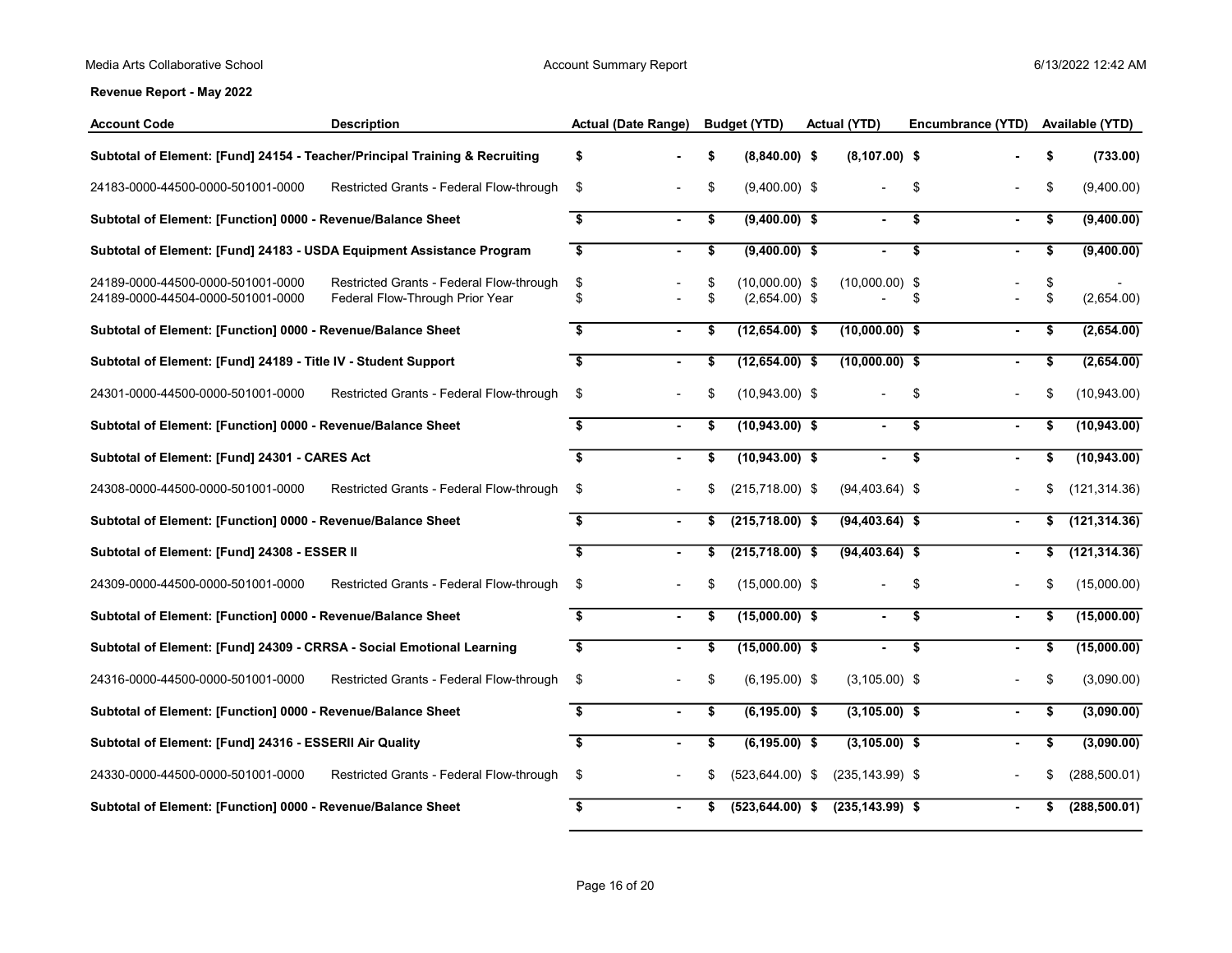| <b>Account Code</b>                                                    | <b>Description</b>                                     | <b>Actual (Date Range)</b> |                |    | <b>Budget (YTD)</b>                    | <b>Actual (YTD)</b> | Encumbrance (YTD)    |    | Available (YTD)              |
|------------------------------------------------------------------------|--------------------------------------------------------|----------------------------|----------------|----|----------------------------------------|---------------------|----------------------|----|------------------------------|
| Subtotal of Element: [Fund] 24330 - ESSER III                          |                                                        | \$                         |                |    | $(523, 644.00)$ \$                     | $(235, 143.99)$ \$  |                      |    | (288, 500.01)                |
| 26222-0000-46100-0000-501001-0000                                      | Access Board (e-Rate)                                  | \$                         |                |    | $(54,000.00)$ \$                       | $(54,000.00)$ \$    |                      | \$ |                              |
| Subtotal of Element: [Function] 0000 - Revenue/Balance Sheet           |                                                        | $\mathbf{s}$               |                | \$ | $(54,000.00)$ \$                       | $(54,000.00)$ \$    | $\blacksquare$       | \$ |                              |
| Subtotal of Element: [Fund] 26222 - Emergency Connectivity Fund FCC    |                                                        | \$                         |                | \$ | $(54,000.00)$ \$                       | $(54,000.00)$ \$    |                      | \$ |                              |
| 27107-0000-43202-0000-501001-0000                                      | State Flow-through Grant                               | \$                         |                | \$ | $(2,813.00)$ \$                        |                     | \$                   | \$ | (2,813.00)                   |
| Subtotal of Element: [Function] 0000 - Revenue/Balance Sheet           |                                                        | \$                         |                | \$ | $(2,813.00)$ \$                        |                     | \$<br>$\blacksquare$ | \$ | (2,813.00)                   |
| Subtotal of Element: [Fund] 27107 - 2012 GOBond Student Library SB-66  |                                                        | \$                         |                | \$ | $(2,813.00)$ \$                        |                     | \$<br>$\blacksquare$ | \$ | (2,813.00)                   |
| 27109-0000-32300-0000-501001-0000                                      | Unreserved Fund Balance                                | \$                         |                | \$ | $(3,565.00)$ \$                        | $(3,564.31)$ \$     |                      | \$ | (0.69)                       |
| Subtotal of Element: [Function] 0000 - Revenue/Balance Sheet           |                                                        | \$                         |                | \$ | $(3,565.00)$ \$                        | $(3,564.31)$ \$     | $\blacksquare$       | \$ | (0.69)                       |
| Subtotal of Element: [Fund] 27109 - Instrucional Mats GAA of 2019      |                                                        | \$                         |                | \$ | $(3,565.00)$ \$                        | $(3,564.31)$ \$     |                      | \$ | (0.69)                       |
| 27502-0000-43202-0000-501001-0000                                      | State Flow-through Grant                               | \$                         |                | \$ | $(11,872.00)$ \$                       | $(11,872.00)$ \$    |                      | \$ |                              |
| Subtotal of Element: [Function] 0000 - Revenue/Balance Sheet           |                                                        | \$                         |                | \$ | $(11,872.00)$ \$                       | $(11,872.00)$ \$    |                      | \$ |                              |
| Subtotal of Element: [Fund] 27502 - CTE Next Gen                       |                                                        | \$                         |                | \$ | $(11,872.00)$ \$                       | $(11,872.00)$ \$    | ٠                    | \$ |                              |
| 28211-0000-43203-0000-501001-0000                                      | <b>State Direct Grants</b>                             | \$                         |                | \$ | $(75,520.00)$ \$                       |                     | \$                   | \$ | (75, 520.00)                 |
| Subtotal of Element: [Function] 0000 - Revenue/Balance Sheet           |                                                        | \$                         |                | \$ | $(75,520.00)$ \$                       |                     | \$<br>$\blacksquare$ | \$ | (75, 520.00)                 |
| Subtotal of Element: [Fund] 28211 - NM School COVID Testing            |                                                        | \$                         |                | \$ | $(75,520.00)$ \$                       |                     | \$<br>$\blacksquare$ | \$ | (75, 520.00)                 |
| 31200-0000-43209-0000-501001-0000                                      | PSCOC Awards                                           | \$                         |                |    | $(145,969.00)$ \$                      | $(109, 476.75)$ \$  |                      | S  | (36, 492.25)                 |
| Subtotal of Element: [Function] 0000 - Revenue/Balance Sheet           |                                                        | \$                         | $\blacksquare$ | \$ | $(145,969.00)$ \$                      | $(109, 476.75)$ \$  | $\blacksquare$       | S  | (36, 492.25)                 |
| Subtotal of Element: [Fund] 31200 - Public School Capital Outlay       |                                                        | \$                         |                | S  | $(145,969.00)$ \$                      | $(109, 476.75)$ \$  | $\blacksquare$       | \$ | (36, 492.25)                 |
| 31400-0000-43202-0000-501001-0000<br>31400-0000-43204-0000-501001-0000 | State Flow-through Grant<br>State Grants Previous Year | \$<br>\$                   |                |    | $(75,000.00)$ \$<br>$(142, 714.00)$ \$ |                     | \$<br>\$             | \$ | (75,000.00)<br>(142, 714.00) |
| Subtotal of Element: [Function] 0000 - Revenue/Balance Sheet           |                                                        | \$                         |                | s  | $(217,714.00)$ \$                      |                     | \$                   | S  | (217, 714.00)                |
|                                                                        |                                                        |                            |                |    |                                        |                     |                      |    |                              |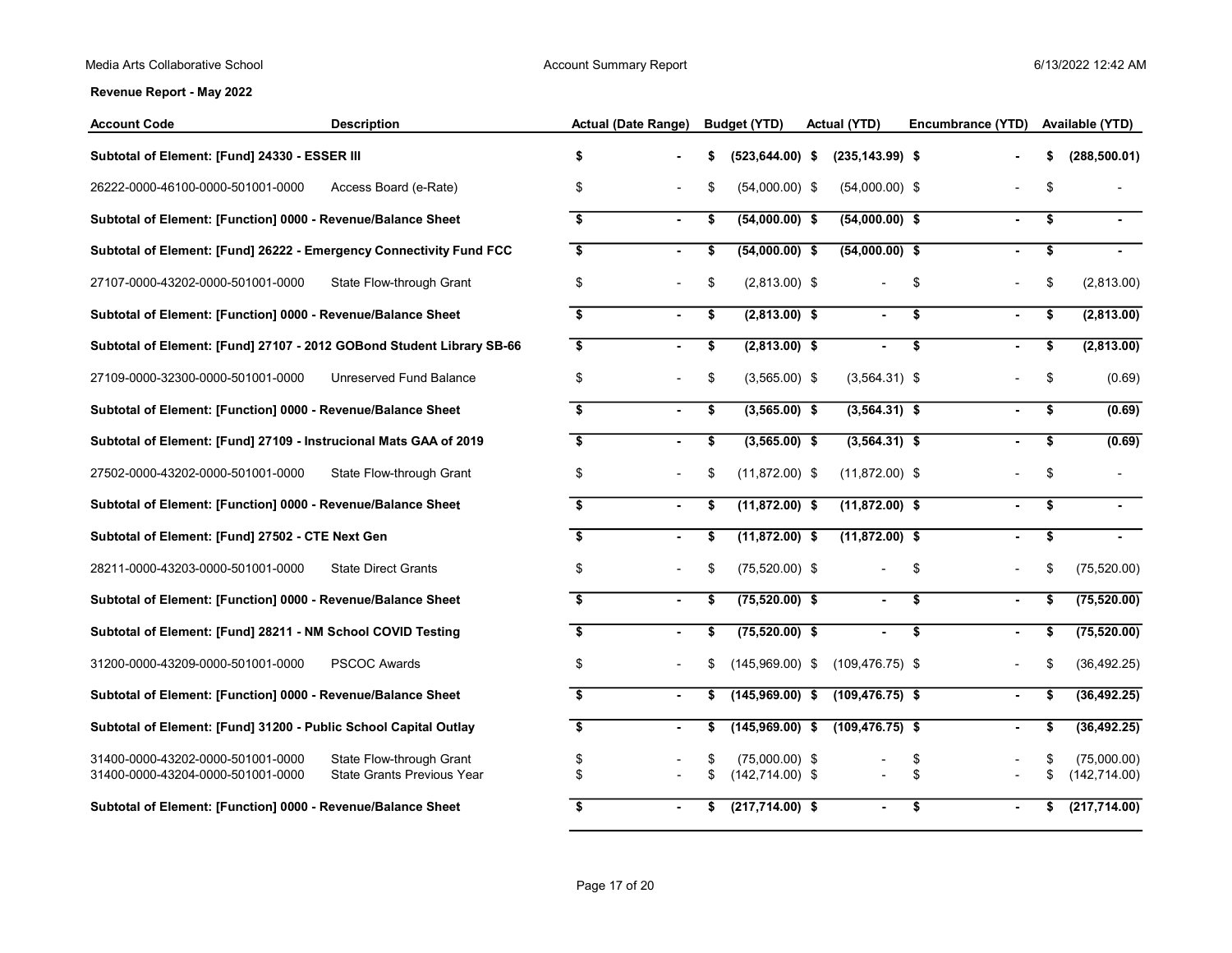| <b>Account Code</b>                                               | <b>Description</b>                 |    | <b>Actual (Date Range)</b> |      | <b>Budget (YTD)</b> | <b>Actual (YTD)</b>                    | Encumbrance (YTD) |    | Available (YTD)   |
|-------------------------------------------------------------------|------------------------------------|----|----------------------------|------|---------------------|----------------------------------------|-------------------|----|-------------------|
| Subtotal of Element: [Fund] 31400 - Special Capital Outlay-State  |                                    |    | н.                         | \$   | $(217,714.00)$ \$   | $\sim$                                 | - 5               | S  | (217,714.00)      |
| 31600-0000-32300-0000-501001-0000                                 | Unreserved Fund Balance            | \$ |                            |      | $(433,766.00)$ \$   | $(437, 270.27)$ \$                     |                   | S  | 3,504.27          |
| 31600-0000-41110-0000-501001-0000                                 | Ad Valorem Taxes - School District | \$ | $(12,872.71)$ \$           |      | $(149, 164.00)$ \$  | $(108, 939.79)$ \$                     |                   | \$ | (40, 224.21)      |
| Subtotal of Element: [Function] 0000 - Revenue/Balance Sheet      |                                    | S  | $(12,872.71)$ \$           |      | $(582, 930.00)$ \$  | $(546, 210.06)$ \$                     | $\sim$            | S  | (36,719.94)       |
| Subtotal of Element: [Fund] 31600 - Capital Improvements HB-33    |                                    | S  | $(12,872.71)$ \$           |      | $(582, 930.00)$ \$  | $(546, 210.06)$ \$                     | $\sim$            | S. | (36,719.94)       |
| 31701-0000-32300-0000-501001-0000                                 | Unreserved Fund Balance            | \$ |                            | S    | $(132, 719.00)$ \$  | $(122, 361.73)$ \$                     |                   | S  | (10, 357.27)      |
| 31701-0000-41110-0000-501001-0000                                 | Ad Valorem Taxes - School District | \$ | $(6,572.02)$ \$            |      | $(75,540.00)$ \$    | $(55,889.88)$ \$                       |                   | S  | (19,650.12)       |
| Subtotal of Element: [Function] 0000 - Revenue/Balance Sheet      |                                    |    | (6,572.02)                 | - \$ | $(208, 259.00)$ \$  | $(178, 251.61)$ \$                     |                   |    | (30,007.39)       |
| Subtotal of Element: [Fund] 31701 - Capital Imprements SB-9 Local |                                    |    | (6,572.02)                 | -S   | $(208, 259.00)$ \$  | $(178, 251.61)$ \$                     |                   |    | (30,007.39)       |
| 31703-0000-43202-0000-501001-0000                                 | State Flow-through Grant           | \$ |                            | \$   | (12,063.00) \$      | $(5,983.00)$ \$                        |                   | \$ | (6,080.00)        |
| Subtotal of Element: [Function] 0000 - Revenue/Balance Sheet      |                                    |    |                            |      | $(12,063.00)$ \$    | $(5,983.00)$ \$                        |                   |    | (6,080.00)        |
| Subtotal of Element: [Fund] 31703 - SB-9 State Match Cash         |                                    |    |                            | S    | $(12,063.00)$ \$    | $(5,983.00)$ \$                        |                   |    | (6,080.00)        |
| <b>Total</b>                                                      |                                    |    | (230, 083.28)              |      |                     | \$ (5,194,239.00) \$ (4,075,148.13) \$ |                   |    | \$ (1,119,090.87) |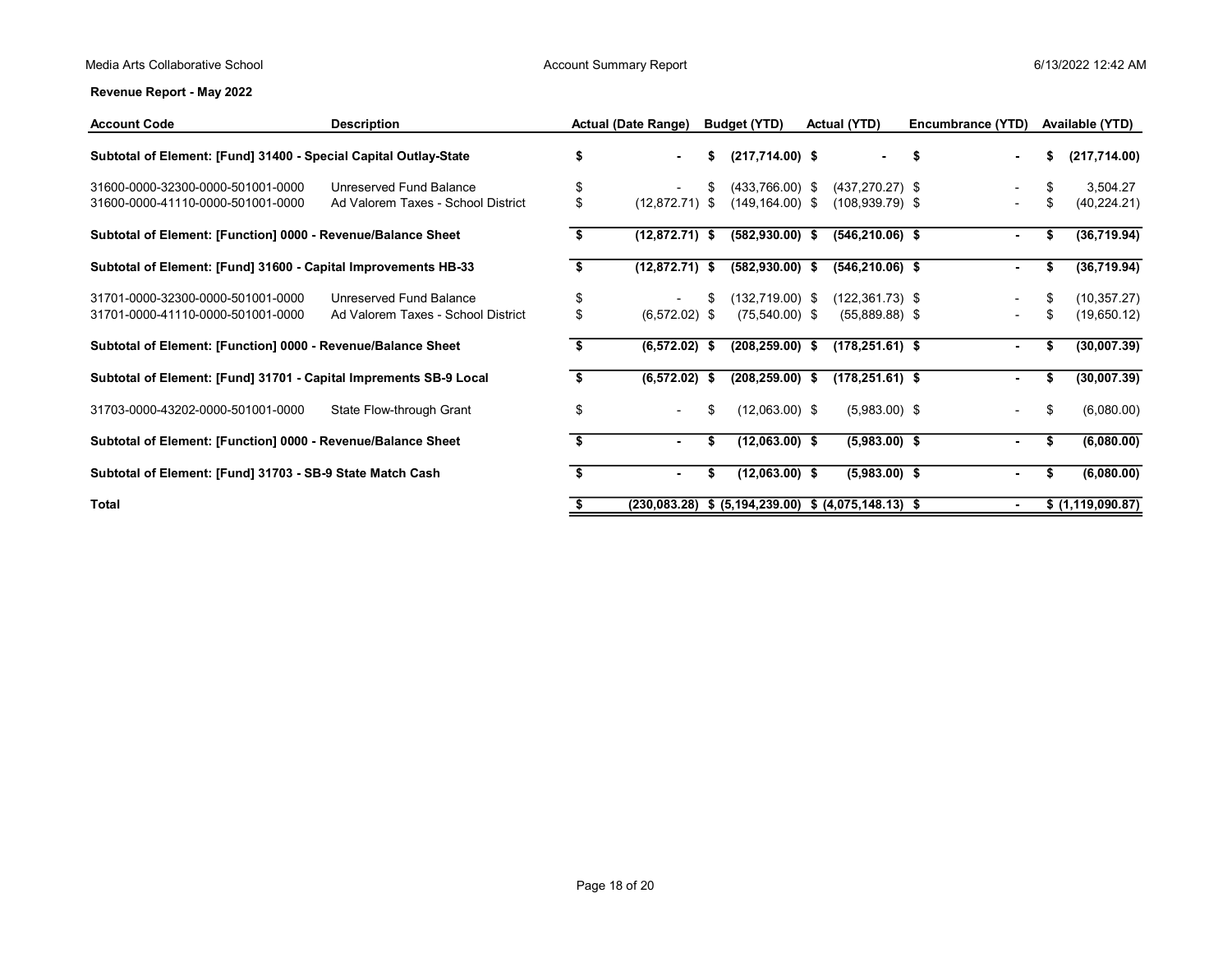# **Bank Activity Report - May 2022**

| <b>Bank</b><br><b>US Bank</b> | <b>Account Number</b><br>29772612 |                         |                                                |                |                 |
|-------------------------------|-----------------------------------|-------------------------|------------------------------------------------|----------------|-----------------|
| Date                          | Number                            | <b>Type</b>             | Payee/From                                     | <b>Deposit</b> | Withdrawal      |
| 5/2/2022                      | 11826                             | <b>Accounts Payable</b> | 4501 Central, LLC                              |                | \$<br>225.00    |
| 5/2/2022                      | 11827                             | <b>Accounts Payable</b> | Academy Leasing Corporation                    |                | \$<br>8,692.87  |
| 5/2/2022                      | 11828                             |                         | Accounts Payable Albuquerque Low Voltage, Inc. |                | \$<br>45.30     |
| 5/2/2022                      | 11829                             | <b>Accounts Payable</b> | <b>NM Veterans' Memorial</b>                   |                | \$<br>300.00    |
| 5/2/2022                      | 11830                             | <b>Accounts Payable</b> | Romero Consulting, LLC                         |                | \$<br>539.38    |
| 5/2/2022                      | 11831                             | <b>Accounts Payable</b> | T-Mobile                                       |                | \$<br>100.00    |
| 5/2/2022                      | 11832                             | Accounts Payable        | Walden, Shelley Lyn                            |                | \$<br>325.00    |
| 5/2/2022                      | 11833                             | <b>Accounts Payable</b> | West Highland, LLC                             |                | \$<br>8,436.05  |
| 5/2/2022                      | 11834                             | <b>Accounts Payable</b> | NM Veterans' Memorial                          |                | \$<br>970.00    |
| 5/2/2022                      | 11835                             | <b>Accounts Payable</b> | West Highland, LLC                             |                | \$<br>5,288.35  |
| 5/2/2022                      | 11836                             | <b>Accounts Payable</b> | Akasa's All About Trophies                     |                | \$<br>225.00    |
| 5/2/2022                      | 11837                             | Accounts Payable        | Jiffy Lube                                     |                | \$<br>1,380.81  |
| 5/5/2022                      | 11838                             | <b>Accounts Payable</b> | Ant Mary's Pest Control                        |                | \$<br>161.81    |
| 5/5/2022                      | 11839                             | <b>Accounts Payable</b> | C. Dayne Williams                              |                | \$<br>2,580.17  |
| 5/5/2022                      | 11840                             | <b>Accounts Payable</b> | Campus Specialties Inc. - Herf                 |                | \$<br>1,125.25  |
| 5/5/2022                      | 11841                             | <b>Accounts Payable</b> | <b>Carroll Strategies</b>                      |                | \$<br>1,618.13  |
| 5/5/2022                      | 11842                             | <b>Accounts Payable</b> | CenturyLink                                    |                | \$<br>607.44    |
| 5/5/2022                      | 11843                             | <b>Accounts Payable</b> | Colasurdo, Mya                                 |                | \$<br>2,772.82  |
| 5/5/2022                      | 11844                             | Accounts Payable        | Cooperative Educational Servic                 |                | \$<br>1,236.00  |
| 5/5/2022                      | 11845                             | <b>Accounts Payable</b> | <b>Culligan Bottled Water</b>                  |                | \$<br>52.20     |
| 5/5/2022                      | 11846                             | <b>Accounts Payable</b> | Dooley, Jonathan                               |                | \$<br>36.68     |
| 5/5/2022                      | 11847                             | <b>Accounts Payable</b> | Matthews and Fox                               |                | \$<br>271.09    |
| 5/6/2022                      | 2074                              | Cash Receipts           | Yearbook, Prom and Graduation                  | 1,396.00<br>\$ |                 |
| 5/10/2022 2075                |                                   | Cash Receipts           | SEG - May 2022                                 | \$198,942.30   |                 |
| 5/11/2022 11848               |                                   | <b>Accounts Payable</b> | Beal School Bus Co.                            |                | \$<br>80.00     |
| 5/11/2022 11849               |                                   | Accounts Payable        | Canteen of Central New Mexico                  |                | \$<br>6,916.00  |
| 5/11/2022 11850               |                                   | <b>Accounts Payable</b> | <b>Charter School Testing Service</b>          |                | \$<br>1,348.44  |
| 5/11/2022 11851               |                                   | <b>Accounts Payable</b> | Comcast                                        |                | \$<br>1,450.00  |
| 5/11/2022 11852               |                                   | <b>Accounts Payable</b> | National Dance Institute of Ne                 |                | \$<br>700.00    |
| 5/11/2022 11853               |                                   | <b>Accounts Payable</b> | New Mexico Gas Company                         |                | \$<br>234.82    |
| 5/11/2022 11854               |                                   | Accounts Payable        | <b>PNM</b>                                     |                | \$<br>1,063.25  |
| 5/11/2022 11855               |                                   | <b>Accounts Payable</b> | Sandia Office Supply                           |                | \$<br>1,057.09  |
| 5/11/2022 11856               |                                   | <b>Accounts Payable</b> | <b>Travers Mechanical Services</b>             |                | \$<br>215.75    |
| 5/11/2022 11857               |                                   | <b>Accounts Payable</b> | Zia Athletics                                  |                | \$<br>1,348.44  |
| 5/13/2022 2076                |                                   | Cash Receipts           | Yearbook, Prom and Graduation                  | \$<br>592.00   |                 |
| 5/13/2022 2077                |                                   | Cash Receipts           | Lending Library Stipend                        | \$<br>500.00   |                 |
| 5/15/2022                     |                                   | Payroll Liability       | <b>First Community Bank</b>                    |                | \$<br>36,081.80 |
| 5/15/2022                     |                                   | Payroll Liability       | <b>IRS</b>                                     |                | \$<br>12,207.01 |
| 5/17/2022 11858               |                                   | <b>Accounts Payable</b> | <b>ABCWUA</b>                                  |                | \$<br>663.62    |
| 5/17/2022 11859               |                                   | <b>Accounts Payable</b> | <b>Charter School Nursing Service</b>          |                | \$<br>4,645.37  |